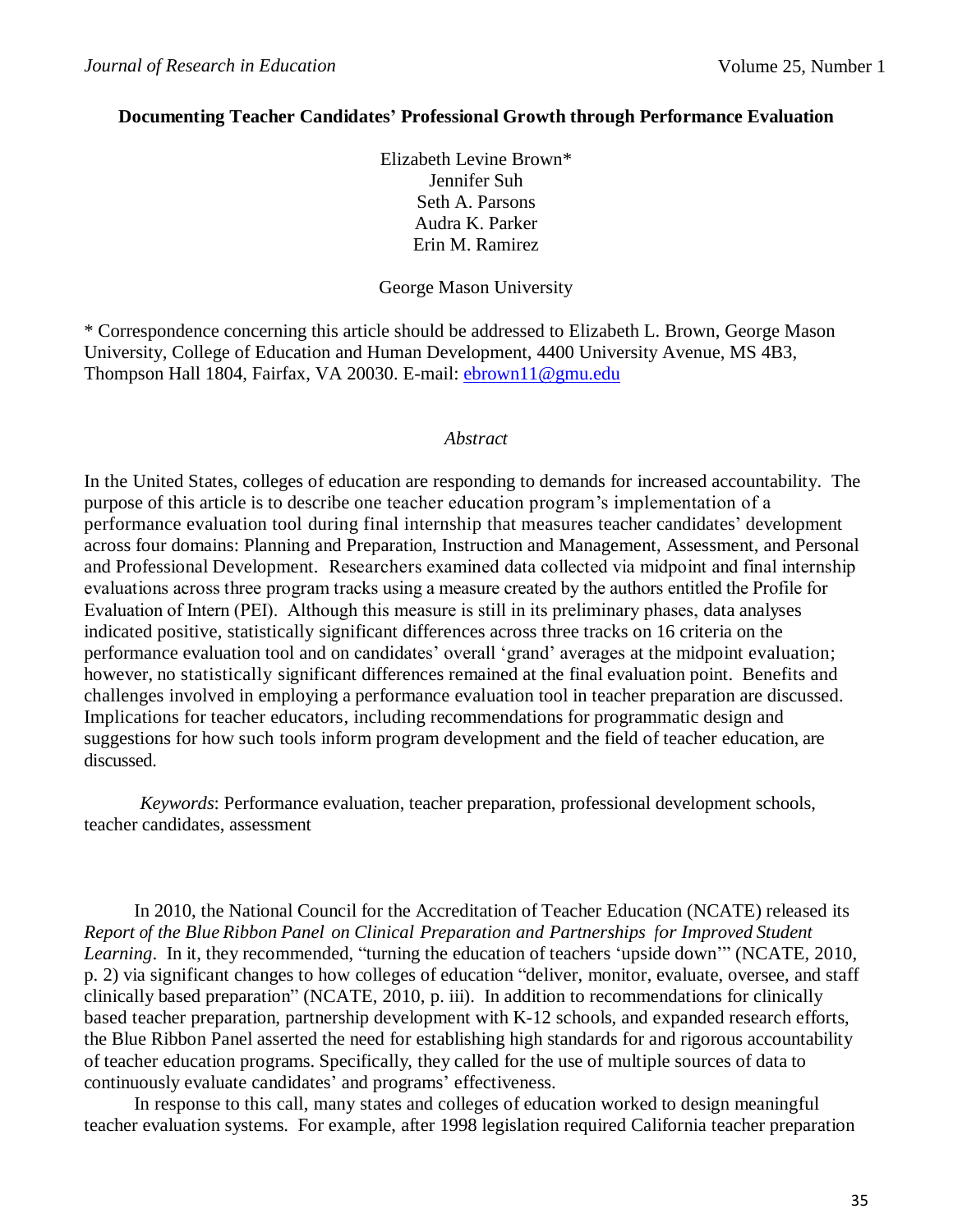programs to use performance evaluations in credentialing decisions, California teacher education programs became leaders in designing and using such evaluations (Pecheone & Chung, 2006). Stanford University led these efforts, creating the Performance Assessment for California Teachers (PACT) (Sandholtz & Shea, 2012) and later partnering with the American Association of Colleges for Teacher Education (AACTE) to develop edTPA. The edTPA provides a framework for teacher candidates to document their development in planning, instruction, assessment, and reflection [\(http://edtpa.aacte.org/\)](http://edtpa.aacte.org/). In-service teachers and teacher educators evaluate teacher candidates' edTPA submissions to ascertain their readiness for teaching. This system provides colleges of education with candidate performance data for program evaluation.

Using this foundational research, teacher educators at a large research university in the mid-Atlantic region of the United States developed, implemented, and tested a performance evaluation tool to assess their teacher candidates' professional growth. This elementary education program is organized around reciprocal partnerships with K-6 schools in three surrounding schools districts. Using a Professional Development Schools (PDS) model, the program and its K-6 partners collaborate to positively impact elementary teacher education, K-6 student learning, and in-service teacher professional development (Holmes Group, 1990; Neapolitan, 2011).

Teacher candidates in this program are enrolled in one of three different tracks, which are described in detail below. Using the program evaluation tool to assess candidates' maturation, the teacher educators examined areas where candidates excel and struggle as well as comparisons within and across the three tracks. Additionally, the authors explored how the data contribute to ongoing conversations about teacher education accountability and the evaluation of teacher candidates.

#### **Background**

This section begins by exploring the complexity in learning to teach. It then reviews the literature on field-based teacher preparation. Last, the literature on using performance assessments in teacher preparation programs is reviewed.

### **Complexities of Learning to Teach**

Learning to teach is challenging. Teachers must simultaneously develop understandings of content, pedagogy, and child development and implement these understandings in a multifaceted K-12 context (Lampert et al., 2013). In their historical review, Hammerness, Darling-Hammond, Grossman, Rust, and Shulman (2005) identified three challenges to learning to teach and presented principles of learning for each to support candidates' development. First, candidates must begin thinking about teaching and learning from the perspective of teacher, which can often be quite different from their previous experience. Complicating this process is the enduring power of the "apprenticeship of observation," which is the phenomenon of individuals entering teacher preparation programs having spent numerous hours, through their K-12 education, observing teaching; they, therefore, believe they have a strong understanding of effective practice (Lortie, 1975). In this apprenticeship of observation, which does not often occur in other professions, future teachers form powerful ideas—and often misconceptions—of teaching and learning that shape their subsequent professional development.

Second, candidates must develop both the skill of thinking like a teacher and the ability to put their knowledge into action (Hammerness et al., 2005). This situation presents the "problem of enactment" where teachers have an understanding of content and pedagogy, but are unable to retrieve this information in the moment to put it into action (Kennedy, 1999). Enactment is facilitated when candidates have rich factual knowledge, an understanding of how this knowledge fits in the bigger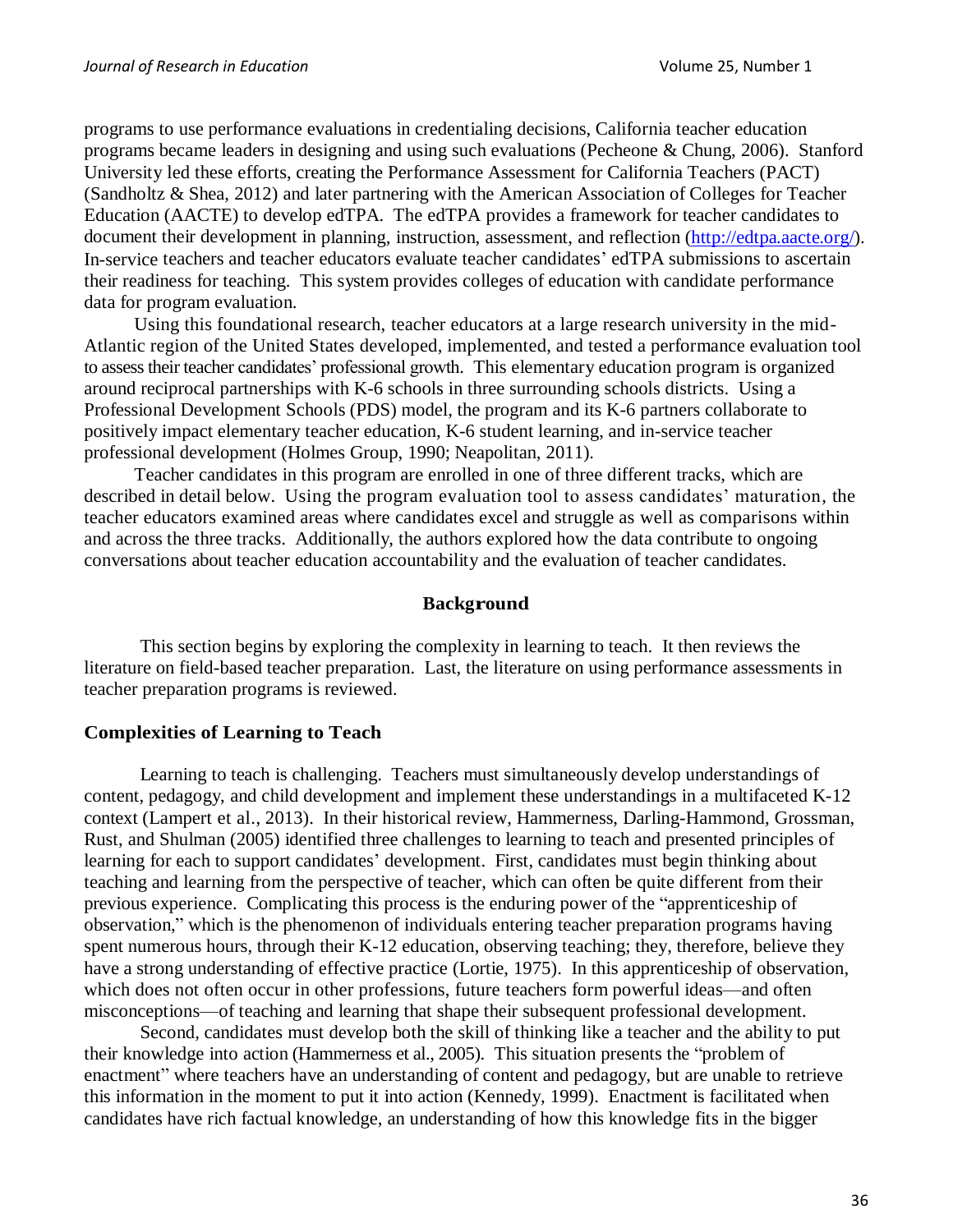picture, and the ability to organize this knowledge in a manner that supports quick retrieval and action (Hammerness et al., 2005). Finally, teacher candidates face the "problem of complexity," which requires them to make numerous decisions about students' academic, social, emotional, and behavioral needs simultaneously (Hammerness et al., 2005). Hammerness et al. assert that developing teacher candidates' metacognitive skills can enable them to better manage the complexities of K-12 classroom decision-making.

## **Field Experiences in Teacher Candidate Preparation: A Focus on PDSs**

Field experiences are a critical component of teacher preparation as they provide candidates realworld contexts where they can navigate the previously described challenges of learning to teach (e.g., Cohen, Hoz, & Kaplan, 2013; Hollins, 2015; Zeichner, 2010). Often these field-based partnerships are fostered in Professional Development School (PDS) sites. PDS teacher education experiences typically include extensive field experience, high-quality supervision and mentoring, rich engagement with school faculty in planning and instruction, opportunities for participation in inquiry, and strong theory-topractice connections (Damore, Kapustka, & McDevitt, 2011; NAPDS, 2008; Sandholtz & Wasserman, 2001). Teacher candidates who graduate from PDS programs demonstrate more effective instructional techniques, management, and assessment than candidates who graduated from traditional teacher education programs (Castle, Fox, & Souder, 2006; Ridley, Hurwitz, Hackett, & Miller, 2005).

## **The Use of Performance Evaluation Tools in Teacher Education**

Defining and evaluating teacher effectiveness is a perpetual difficulty in the field of education (Margolis & Doring, 2013; Mascarenhas, Parsons, & Burrowbridge, 2010; Sandholtz & Shea, 2012). Paper and pencil tests of teachers' content or pedagogical knowledge, like other distal measures (e.g., SAT scores, GPAs, etc.), have proven to be ineffective in capturing teacher quality (Sandholtz & Shea, 2012). These evaluations "serve to trivialize and undermine our understanding of the complexity of teachers' work and diminish the critical role of teacher education in preparing teachers" (Pecheone & Chung, 2006, p. 33). Further, research demonstrates that evaluation tools are more effective than indirect tests in predicting teacher candidates' future classroom performance (Uhlenbeck, Verloop, & Beijaard, 2002).

Accordingly, performance evaluations have become increasingly popular in assessing teacher candidates' holistic development (Margolis & Doring, 2013). Performance evaluations include evidence of teachers' practice in the classroom while valuing the contextualized and unpredictable nature of classroom instruction (Darling-Hammond & Snyder, 2000), which provides a practically valid evaluation of teachers' work. Further, performance evaluations provide an integrated view of teacher knowledge and practice, which addresses a common critique of teacher education assessment as piecemeal and disconnected from actual practice (Darling-Hammond & Snyder, 2000; NCATE, 2010) as well as serve as powerful professional learning experiences for teacher candidates, mentor teachers, and university supervisors (Pecheone & Chung, 2006). For these reasons and in extension of NCATE's (2010) *Report of the Blue Ribbon Panel*, this study defines program evaluation tools as developmental measures that assess teacher candidates' knowledge, understanding, and execution of key teaching and learning mechanisms, specifically in the areas of planning, instruction, assessment, and reflection. Typically, these are summative measures occurring at the *end point* of a teacher candidates teacher education program, which may limit programs overall understanding of candidates' longitudinal development.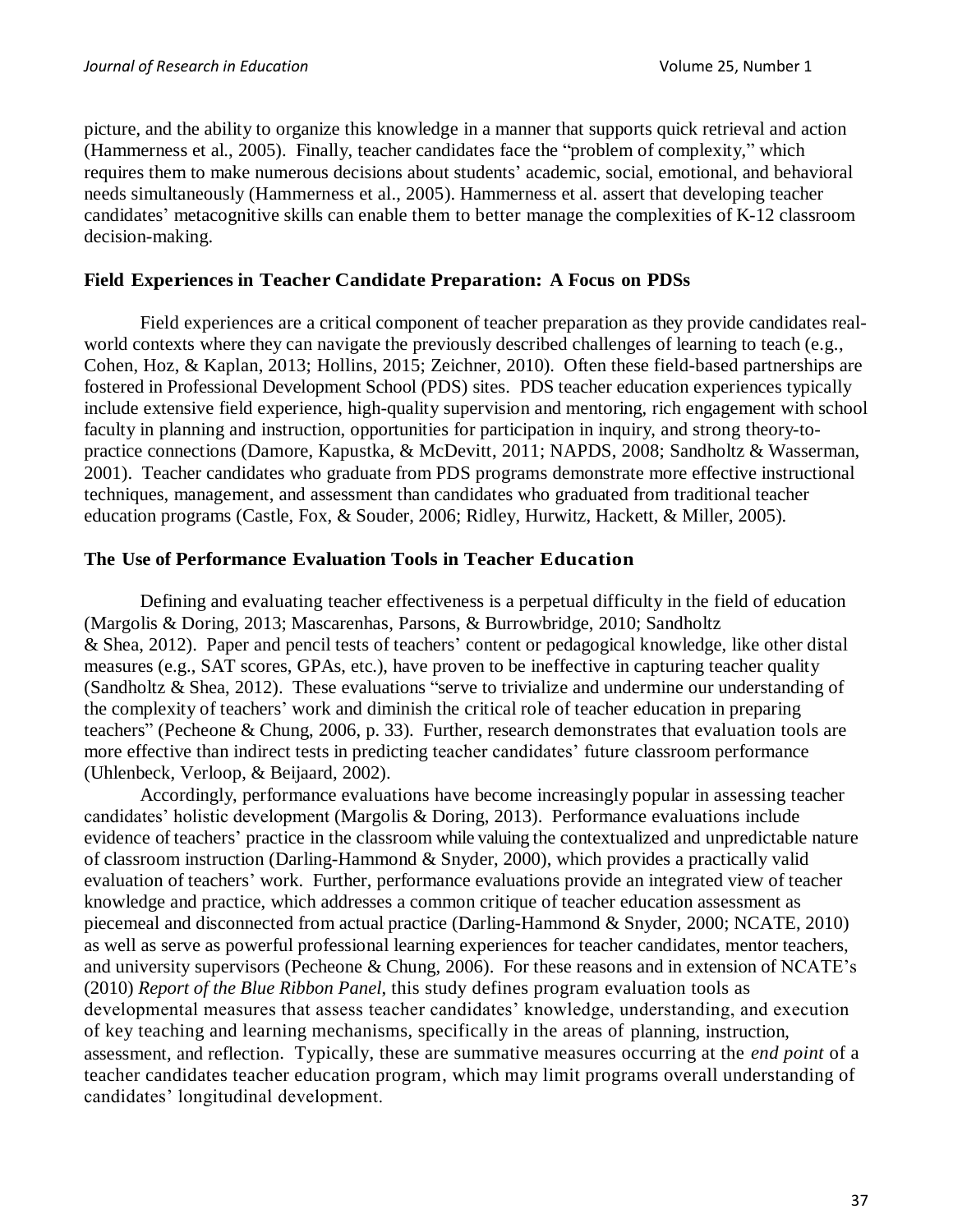One such example of a summative assessment is edTPA, currently the most prominent performance evaluation, as it serves to evaluate teacher candidates' overall basic teaching skills and subject matter knowledge *prior* to entry into the profession (About edTPA, 2015). Proponents note several strengths of edTPA including its standards-based approach and its potential for unifying teacher preparation behind a common definition core of knowledge/pedagogy. In contrast, critics assert edTPA, is an unnecessary and unwelcome corporate influence in teacher preparation that may strive to standardized teacher preparation (Sawchuck, 2013). Further, this summative assessment does not address teacher candidates' performance over time. Not all states utilize edTPA as an assessment tool, providing opportunity for some teacher education programs, like the one involved in the current study, to develop their own performance evaluation tool grounded within the framework of their program (i.e., PDS) and assessing development over time.

The primary purpose of this study was to explore teacher candidates' performance over time and across different program tracks. In addition, we sought to understand how our performance evaluation tool might support our understanding of teacher candidates' professional growth and inform programmatic design. Unlike many performance evaluation tools, this study investigated performance at two data points: the midterm and final evaluations of teacher candidates across three program tracks. This analysis explored the usefulness of and issues within this evaluation tool for documenting these teacher candidates' professional development as well as illuminated how performance evaluations tools generally support teacher education. By analyzing trends in the criteria both within and across cohorts in different program tracks and across two data points, we highlighted areas in which teacher candidates develop quickly and less quickly. The research questions below guided this study:

- 1 . In what areas of the evaluation tool do teacher candidates receive high ratings and in what areas do they receive low ratings?
- 2 . How do teacher candidates' scores on the evaluation tool change from the first placement evaluation (midpoint) to the second placement evaluation (final)?
- 3. What are the differences among teacher candidates from different tracks within this elementary education PDS program?

### **Method**

In this section, we first describe the context and sample for this research. Next, we describe the performance evaluation tool. Last, we describe how we analyzed the data to answer our research questions.

## **Context and Sample**

The context for this research is a pre-service, graduate elementary education teacher preparation program housed in a college of education in a large, public university in the mid- Atlantic region of the United States. The sample consisted of 97 pre-service teacher candidates across three different program tracks. Candidate demographics across program tracks resemble national representation in teacher education programs, with the vast majority being white females from middle class backgrounds (Zumwalt & Craig, 2008). No significant demographic disparities exist across these three program tracks. All teacher candidates are required to complete 39 credit hours of coursework in content area methods, literacy methods, foundations, child development, differentiation, management, instructional planning, and technology.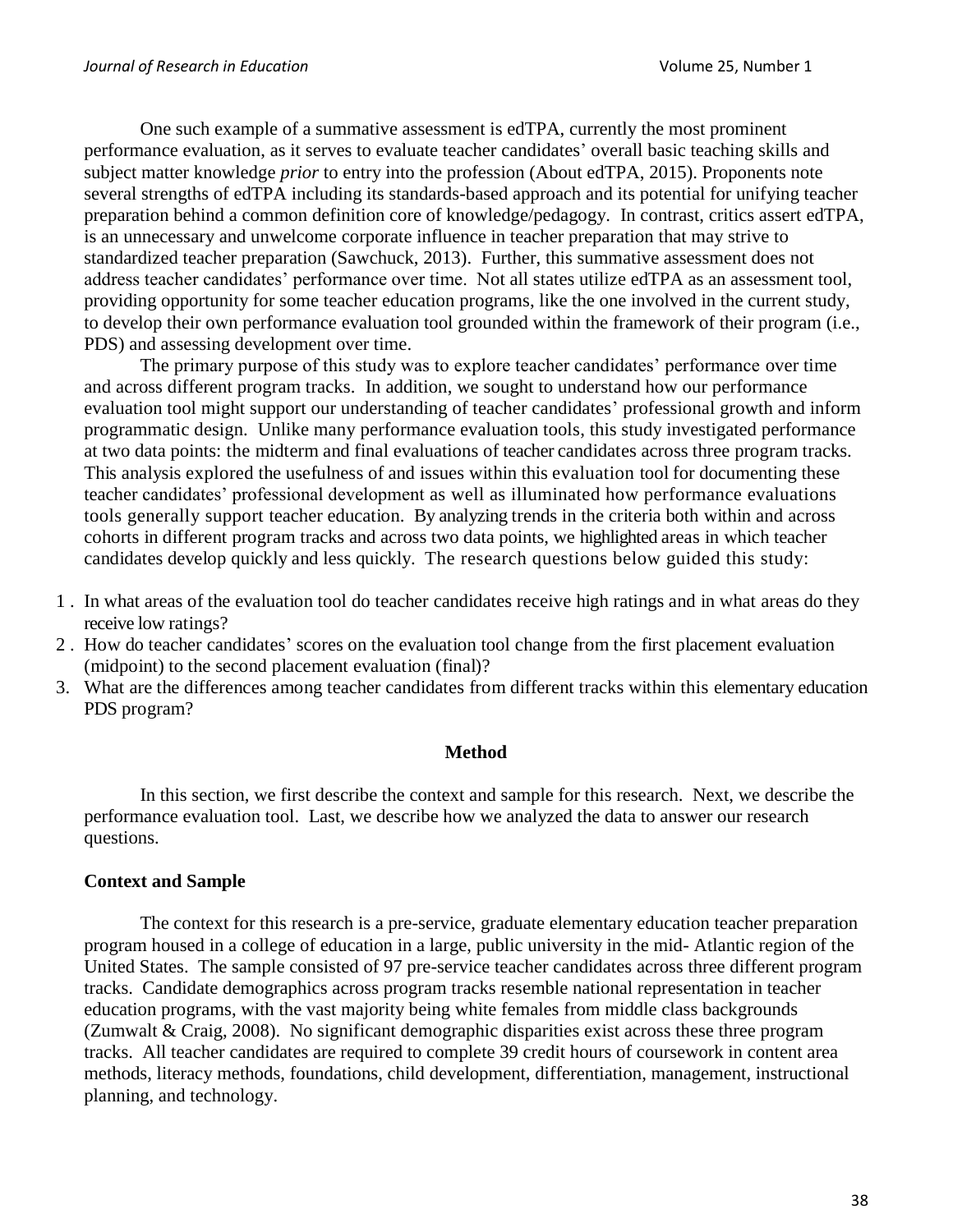Teacher candidates select one of three program tracks: Year-Long (YL; *n* = 18), Semester-Long (SL;  $n = 31$ ) or Intensive (IN;  $n = 48$ ), all of which are nested within a PDS model. Table 1 provides further information regarding each program track. The YL track involves coursework across six academic semesters. Teacher candidates complete 15-30 field hours in each of the first four semesters, as well as a two semester-long final internship. The SL track encompasses seven consecutive academic semesters of coursework. Teacher candidates complete 15-30 field hours in each of the first six semesters, as well as two eight-week placements during one semester for final internship. Finally, the IN track comprises five consecutive academic semesters of coursework. In the first three semesters, teacher candidates complete 15-30 field hours per semester. In their fourth semester of "heavy fieldwork," IN teacher candidates are placed in the field for three days a week. In their last semester, IN candidates complete two eight-week placements during one semester for final internship.

Although engaged in the same course content, internship experiences differ across program tracks. YL teacher candidates participate in a one-year internship incorporating two placements (one upper- and one lower-grade level) for a semester each; whereas the SL and IN tracks embark on a semester-long internship with two placements (one upper- and one lower-grade level) for eight weeks each. Across all internship experiences, teacher candidates engage in an increased amount of responsibility, shifting from a co-teaching model to independent teaching in each internship placement. All candidates are placed within a PDS site and with classroom teachers who have been trained as clinical faculty via a required university course. Incorporating performance evaluation as a means to assess teacher candidates' comprehensive professional development during internship experiences is a key component of the elementary education PDS program.

In our PDS model two key individuals evaluate teacher candidates: the clinical faculty member (CF) and the university facilitator (UF). As a classroom teacher, the CF works directly with the teacher candidate throughout the internship. The UF is a faculty member or university representative affiliated with the elementary education program with expertise in teacher education, pedagogy, and practice in elementary content. All UFs spend one day a week at their designated PDS site, observing and supervising teaching candidates, attending school functions, meeting with school leaders, and hosting professional development seminars for teacher candidates, which often include school-based teachers, leaders, and administrators. As a collaborative unit, the CF, UF, and teacher candidate each uses the program evaluation tool to evaluate the teacher candidate's overall classroom performance across four domains.

### **The Profile for Evaluation of Intern (PEI) Tool**

Teacher candidates, CFs, and UFs evaluate teacher candidates' performance across four domains: Preparation and Planning, Instruction and Classroom Management, Assessment, and Professional Development. The Preparation and Planning domain has nine criteria for evaluation; the Instruction and Management domain has 15 criteria; the Assessment domain has eight criteria; and the Professional Development domain has eight criteria (see Appendix). Using the program's PEI tool, each teacher candidate, CF, and UF completes the profile independently and then discusses the evaluation as a trio. First, the three parties rate teacher candidates' performance for items that measure each domain using a 1 to 5 point scale (1 = Performance needs significant improvement,  $5 =$  Performance is of notable excellence). Ratings of 1 or 2 indicate skills that require scaffolding and support on the part of the CF and UF in order for the teacher candidate to develop the appropriate level of expertise. Ratings of 4 or 5 suggest that the candidate's performance regarding a skill or disposition is exceptional. For state licensure, our program benchmark rating for successful completion of internship is an average 3.0 score across both placements.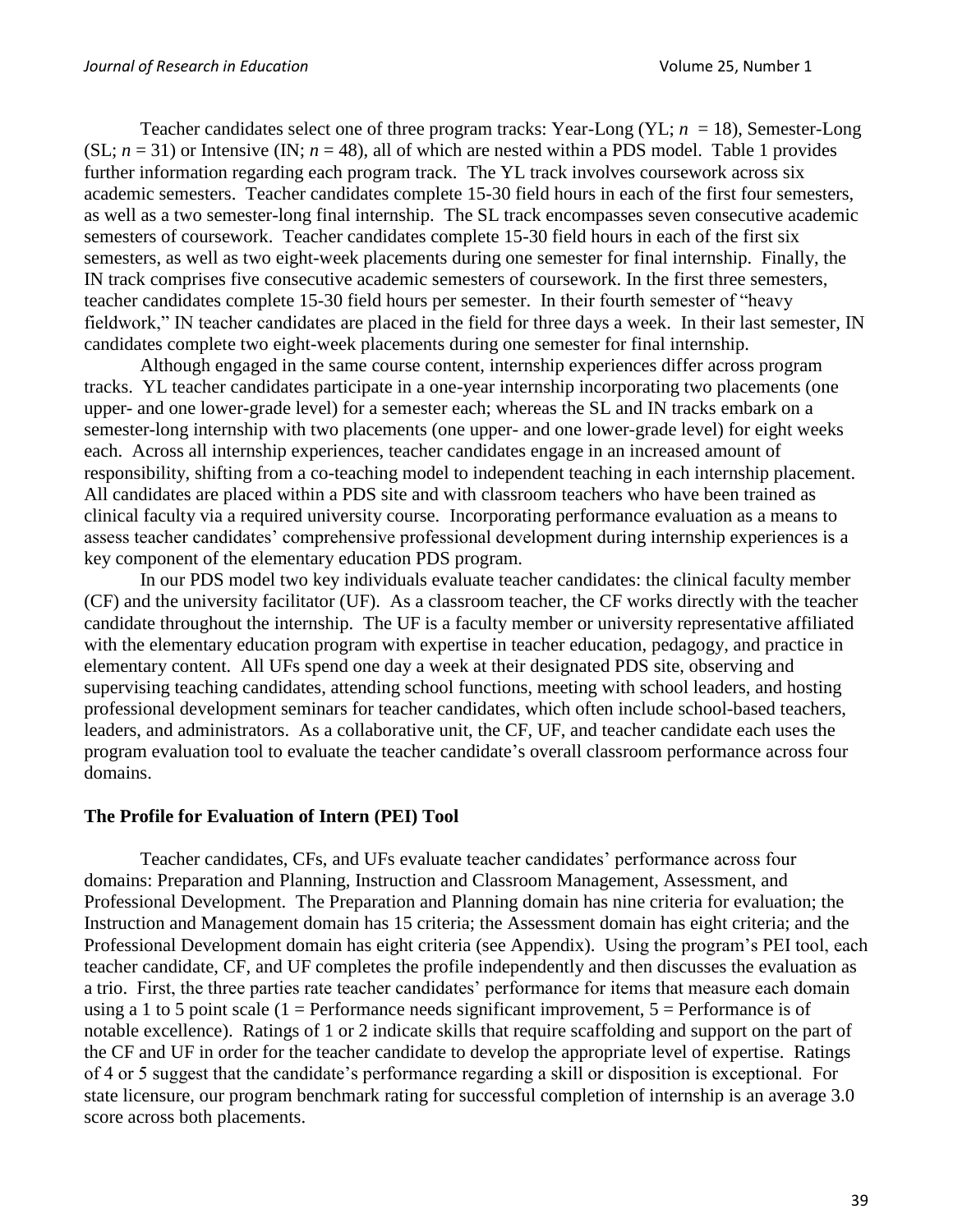When piloting this instrument, we collected inter-rater reliability information for three collaborative units (CF, UF, intern). The three coders individually rated the intern's performance across the four domains of evaluation and then met to discuss their ratings in an effort to triangulate the individual and final scores for each of the teacher candidates. When scores were exact (i.e., all three coders provided the same score), that score was entered as the final score; however, when scores were exact-adjacent or adjacent (i.e., at least one of the coders provided a score one point higher or lower than the other coders), the final score is aggregated from all three individual scores. Although rare, if specific scores were not exact, exact-adjacent, or adjacent, the collaborative team returned to review other documentation of intern's performance (e.g., biweekly reports, observation reports by CF and UF, lesson plans) and reexamined and rescored collectively to ensure that all three raters completely agreed on the final scoring. These procedures follow accepted inter-rater reliability approaches (as noted in Auerbach, La Porte, & Caputo, 2004). Last, the trio calculated an aggregated score for each domain.

**Development of the PEI.** Program faculty designed the PEI tool to meet the Association for Childhood Education International (ACEI) and state standards as well as to establish reliability across teacher candidate, CF, and UF ratings for all three program tracks. We are currently in the initial reliability-testing phase, with assessments showing an 80% agreement for randomized trios sampled across program tracks and using final internship scores. Further validation of the instrument will occur as we continue to evaluate candidates' development using the tool. We assessed the validity of the PEI tool across several key principles. Foremost, the tool addresses face validity by grounding evaluation items in literature and former empirical evidence to ensure that the PEI measures its intended constructs (Rubin & Babbie, 2007). To further establish content validity (Crocker & Algina, 1986), faculty across the program as well as key school-based stakeholders (e.g., principals, teacher leaders) contributed feedback on the tool items, domains, and scoring, which provided evidence on the relevance and representation of the items for each sub-scale. Because the sample investigated here represents the pilot testing of this tool, we are unable to present quantitative ecological validity of the measure; however, as we continue to test this tool, we plan to develop a large enough sample to run an exploratory factor analysis (EFA) on the measure and calculate both validity and reliability of the instrument.

### **Data Analysis**

Data analyzed here used mid-point and final evaluation ratings for 97 teacher candidates across three program tracks during internship placements one and two. To highlight how the PEI tool assessed these candidates' development across the four domains of development (research question one) and in respect to the three program tracks, we first ran descriptive statistics to identify mean scores for the first and second placements of the four domains of development overall and for each program track. Next, we ran paired sample t-tests to determine whether differences existed between participants' placement one and two evaluation scores to address research question two.

Finally, to examine research question three, we conducted a one-way ANOVA with the independent variables being the tracks (i.e., YL, SL, and IN) and the dependent variable being the results for each of the 40 items across the four domains. This analysis compared the three tracks' scores across the 40 items as well as the overall average scores for each domain. An alpha level of .05 was used for all analyses. In line with quantitative analyses, all effect sizes for the paired sample t-test data are reported using Cohen's d, whereas all effect sizes for the one-way ANOVAs are reported using eta squared  $(\eta^2)$  (Lakens, 2013). When testing for assumption, Levene's Homogeneity of Variance statistic was violated, p<.05, for some of the criteria and thus a Welch test and Brown-Forsythe test were run on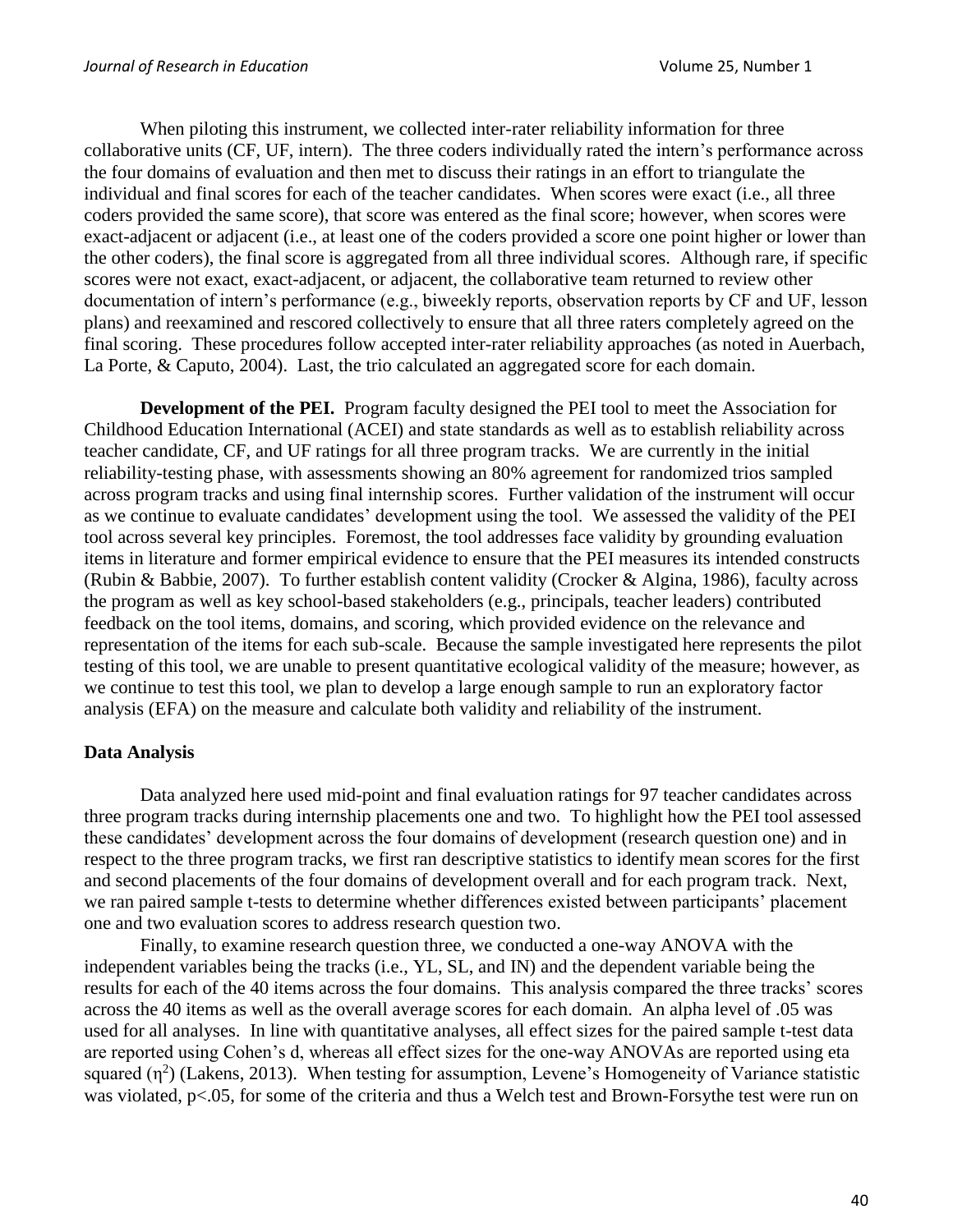both placement one and two scores. Because the Welch test is more conservative, it was the statistic reported.

#### **Results**

In this section, we present results by research question. To review, those research questions are: 1) In what areas of the evaluation tool do teacher candidates receive high ratings and in what areas do they receive low ratings? 2) How do teacher candidates' scores on the evaluation tool change from the first placement evaluation (midpoint) to the second placement evaluation (final)? and 3) What are the differences among teacher candidates from different tracks within this elementary education PDS program?

### **Research Question 1 – Teacher Candidates' Strengths and Weaknesses**

A detailed examination of the descriptive statistics for each of the evaluation criteria revealed commonalities among the tracks. When looking at the average across three tracks for each category, we selected the criteria that averaged less than a program satisfactory scoring of 3.0. Table 2 represents all mean differences for each domain.

For domain one, *Preparation and Planning*, in the first placement, three of the nine criteria were below 3.0. By the second placement, all teacher candidates from the three tracks averaged a mean above the satisfactory score of 3.0 on these criteria; however, these means were still lower than the other six criteria averages. The highest criterion was 7, *gathers creates and organizes materials and equipment in advance*, for both the first ( $M = 3.31$ ) and second ( $M = 3.86$ ) placement.

In the second domain, *Instruction and Management*, there were five criteria, out of 15, below the satisfactory score of 3.0 for the first placement. The two highest criteria were Criterion 20, *demonstrates courtesy and caring in relationships with students (M* = 3.55) and Criterion 23, *works toward developing a positive classroom community* (*M* = 3.46). For the third domain, *Assessment*, candidates in the three tracks scored below the satisfactory score of 3.0 for four out of eight criteria. Criterion 25, *uses assessment that matches the objective* (*M* = 3.15) represented the highest mean.

For domain four, *Personal and Professional Development*, all of the teacher candidates across all three tracks averaged above the satisfactory score of 3.0 during their first and second placements. The criteria with the highest and lowest means for this domain were Criterion 36, *welcomes assistance for improvement* (*M* = 3.69) and Criterion 38, *can develop and explain professional judgments* (*M* = 3.18) respectively. When examining the mean scores between placement one and two for all the tracks, Domain 3 had the lowest aggregated mean at first placement ( $M = 2.96$ ) and second placement ( $M =$ 3.39). For all cohorts, Domain 4 had the highest aggregated mean for both placements.

## **Research Question 2 – Candidates' Change Scores from Placement 1 to 2 and Differences Among Tracks**

For the overall sample  $(n=97)$ , there were significant mean differences between first placement and second placement (M=-.52, SD=.46),  $t(96) = -11.09$ ,  $p<.001$ ;  $d = 1.08$ ). A paired t-test for each cohort (i.e., YL, SL, and IN) found statistically significant differences between placement one and placement two scores (YL cohort (*n*=18), (M=-.75, SD=.50), *t*(17)=6.32, *p*<.001; *d* = 1.75); SL cohort( $n=31$ ) (M=-.46, SD=.46),  $t(30)=-5.51$ ,  $p<.01$ ;  $d = 1.08$ ); and IN cohort ( $n=46$ ), (M=-.47, SD=.43),  $t(47)$ =-7.67,  $p<.001$ ;  $d= 0.96$ )), illustrating the increase of difference is almost even among the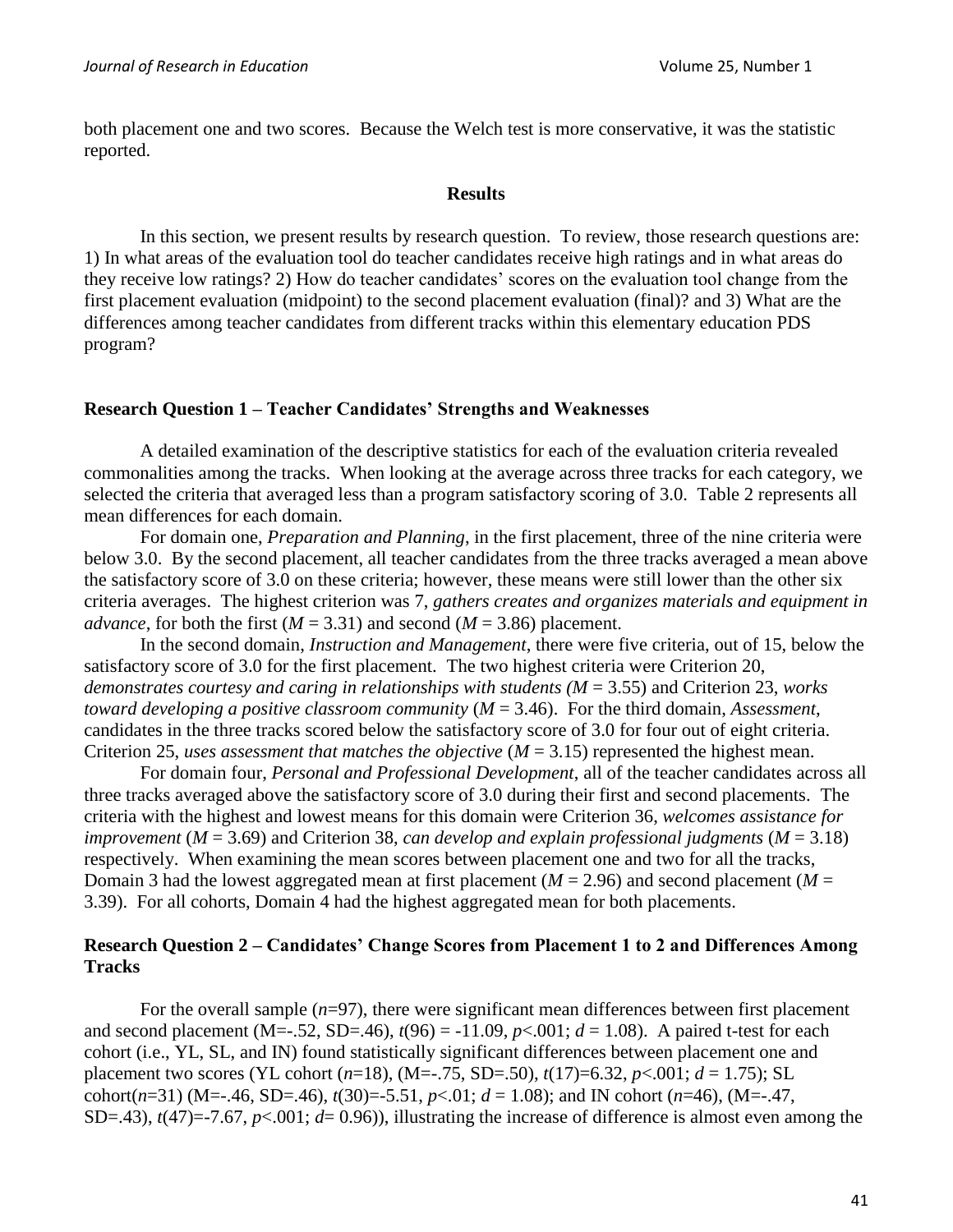three groups. All measures of Cohen's *d* demonstrate a large effect size (e.g., large = .8 according to Levine & Hullett, 2002).

### **Research Question 3 – Differences among Teacher Candidates from Different Tracks**

Results of the one-way ANOVA, assessing differences across the tracks by criterion, showed 15 of the 40 items, as well as the overall average score (Overall), were statistically different following placement one. Results reported medium to large effect sizes (i.e., medium = .06, large = .14) (see Table 3).

To determine differences among the three tracks after placement one, we ran a Games-Howell post-hoc test in accordance with violating Levene's Homogeneity of Variance statistic (*p*<.05). The YL track was lower for each of the 16 criteria on which there were significant differences. Typically, both SL and IN tracks scored higher, including the overall placement average score; however, for three of the 16 items, only one of the tracks scored significantly higher (see Table 4). We ran the same analyses on the second placement profile scores and found that there were no significant differences among tracks for any of the 40 items on the performance evaluation tool or for the overall average score across the four domain average ratings.

### **Discussion and Implications for Practice**

Using the PEI tool, this study evaluated teacher candidates' development across four domains at the midpoint and final evaluation points of internship. Findings highlighted statistically significant growth from the first to the second placements across all three tracks. More telling, perhaps, are the trends that emerge from the data analyses as they reveal particular areas of strength and weakness in our teacher candidates' professional development. Each finding holds important implications for teacher education broadly.

First, candidates excelled in dispositional areas such as Criterion 20, *demonstrates courtesy and caring relationships with students*, and Criterion 23, *works towards developing a positive classroom community*, in Domain 4, *Professional Development*. This finding suggests that programmatic efforts to recruit and select applicants with professional dispositions are important selection activities. Additionally, growth in this area elucidates that, during internship, candidates learn about the dispositions of a professional educator.

Results show also that candidates tended to score high in the first half of their internship on practice-based skills that are routine or related to organizational skills and logistics. For example, Criterion 7, *gathers, creates and organizes materials and equipment in advance*, was an area where candidates showed more proficiency earlier in their internship compared to other criteria. Being organized is important to teaching, but it is not necessarily related to pedagogical ability. Another example of a logistical skill is Criterion 1, *uses curriculum guidelines and learning standards during planning to meet the needs of learners*. It is an expectation that teacher candidates use existing pedagogical resources, such as curriculum guidelines and standards, to plan learning activities.

Conversely, teacher candidates scored particularly low in areas related to diversity and culturally responsive teaching (e.g., Criteria 2, 4, 5, and 18), which speaks to the national challenges candidates face when working with diverse student populations (Hollins & Guzman, 2005). These candidates across all program tracks reflect the national demographics of the profession; that is, they tend to be white, middle class women (Zumwalt & Craig, 2008), which contrasts with an increasingly diverse K-12 student population. Given this divide, many candidates struggle to understand and relate to their students. Further, as teacher preparation approaches remain inconsistent and outcome measures are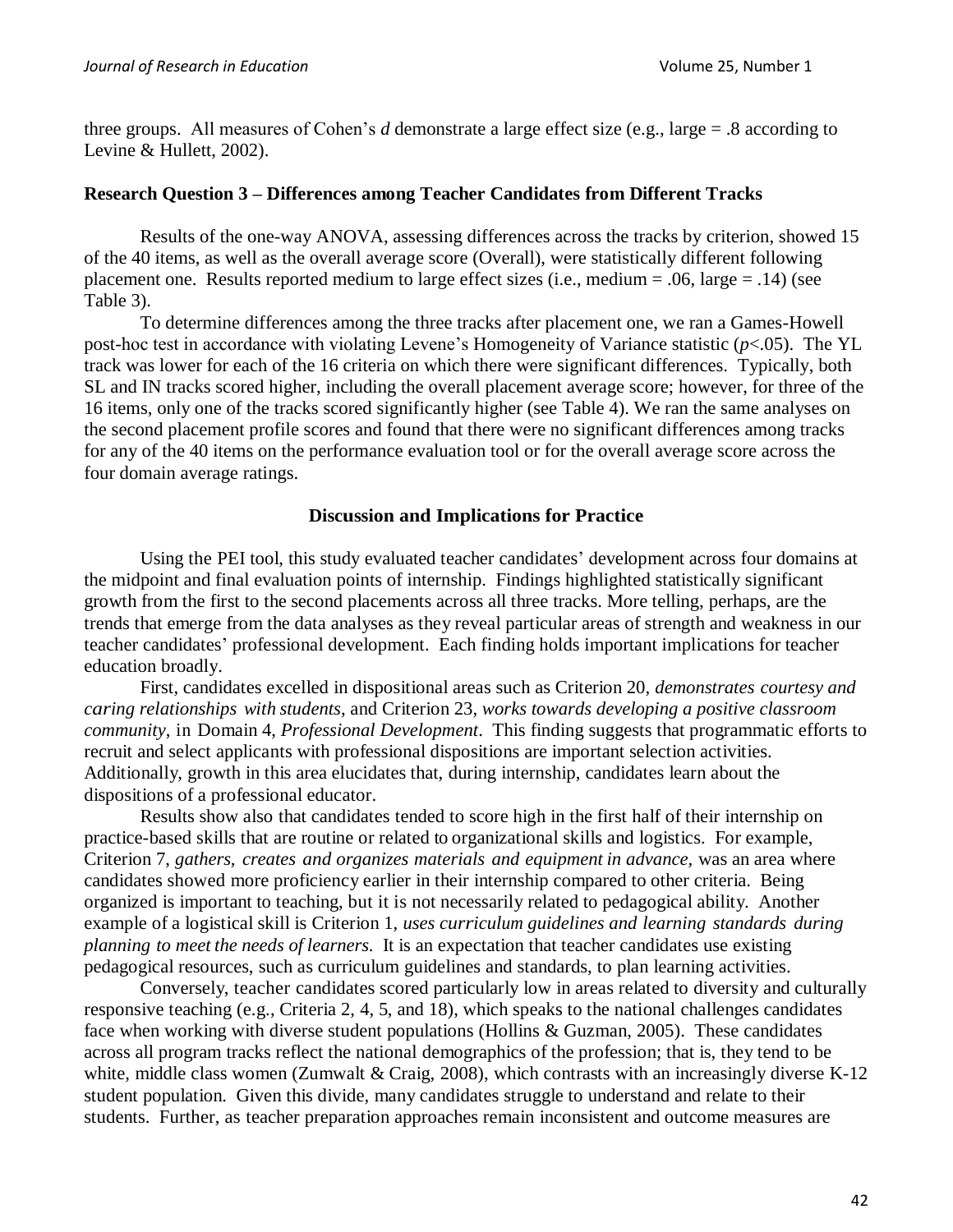poorly prepared with few investigating the longitudinal effects of these approaches (Cochran-Smith & Fries, 2005), results here show that our candidates struggled to quickly impart the knowledge and tools for effectively meeting diverse learners' needs. As such, these findings reinforce former literature findings but also provide evidence for preparation programs to better incorporate culturally responsive teaching tenets in coursework, field experiences, and formative evaluation measures.

Findings revealed that candidates scored lower in criteria that measured practice-based skills requiring adaptive and responsive teaching and reflective practice. In fact, the mean scores for criteria related to differentiated instruction and higher-order thinking were among the lowest. In Domain 2, Instruction and Management, Criterion 15, *encourages critical thinking and problem solving*, and in Domain 4, Criterion 38, *can develop and explain professional judgments*, proved to be areas of weakness for teacher candidates. These findings reflect some of the challenges associated with learning to teach as they require adaptive expertise (Darling-Hammond & Bransford, 2005) or the ability to make pedagogical judgments about what to do in specific situations (Allen, Matthews, & Parsons, 2013; Parsons, 2012). As a result, this elementary program asserts that candidates not only learn about students and how they engage with content but also require learning through situated practice (Mascarenhas et al., 2010). This finding provides support for calls in teacher education for robust, systematic, courseembedded field experiences.

The PEI as an evaluation tool assists teacher candidates in improving their teaching during their internship experiences. Educators agree that teaching is a complex task that cannot be reduced to simple routines (Hammerness et al., 2005; Kennedy, 1999). In many ways, the criteria listed in the PEI have been used to address important practice-based skills, often referred to as high-leverage practices. High leverage practices, according to Ball, Sleep, Boerst, and Bass (2009), include activities of "teaching that are essential to the work and that are used frequently, ones that have significant power for teachers' effectiveness with pupils" (p. 461). In the PDS model, teacher candidates analyze how expert teachers navigate this complexity of teaching and begin to develop knowledge about when, why, and how aspects of their competency are relevant. This conditional knowledge guides teacher candidates to become more adaptive and responsive in unanticipated situations (Duffy, Miller, Parsons, & Meloth, 2009). Hence, performance evaluation tools have implications for teacher candidates' professional development in becoming high-quality teachers.

Further, the PEI serves as a tool for improvement, reflection, and course building within a teacher education program. Through annual reviews of aggregated data, preparation programs can recognize areas where teacher candidates require additional support and maturation to achieve quality success in the classroom. For instance, analyzing data in Domain 2, *Instruction and Management*, revealed that these candidates were not prepared to teach diverse learners and to differentiate instruction. Moreover, candidates struggled to incorporate higher-order thinking into their lessons and instruction. As a result, this program adjusted coursework in mathematics and science methods courses to introduce problembased learning and inquiry activities to immerse candidates in these approaches. Additionally, during internship reflection exercises, the program focused on equipping candidates with questioning techniques to elicit student thinking.

As well, Domain 3, *Assessment*, surfaced as another struggle for candidates. Many scored low on the overall aggregated averages in this domain. Further investigation of the data, however, revealed that these candidates had little exposure to areas of assessment measured. To address these candidate needs, the program developed and incorporated an action research component into the second placement internship where candidates participate in inquiry-based research surrounding a relevant need for their assigned classroom.

Performance evaluation tools, as evidenced by our PEI tool here, can bolster teacher education programs' formative and summative evaluation mechanisms and highlight the trajectory of teacher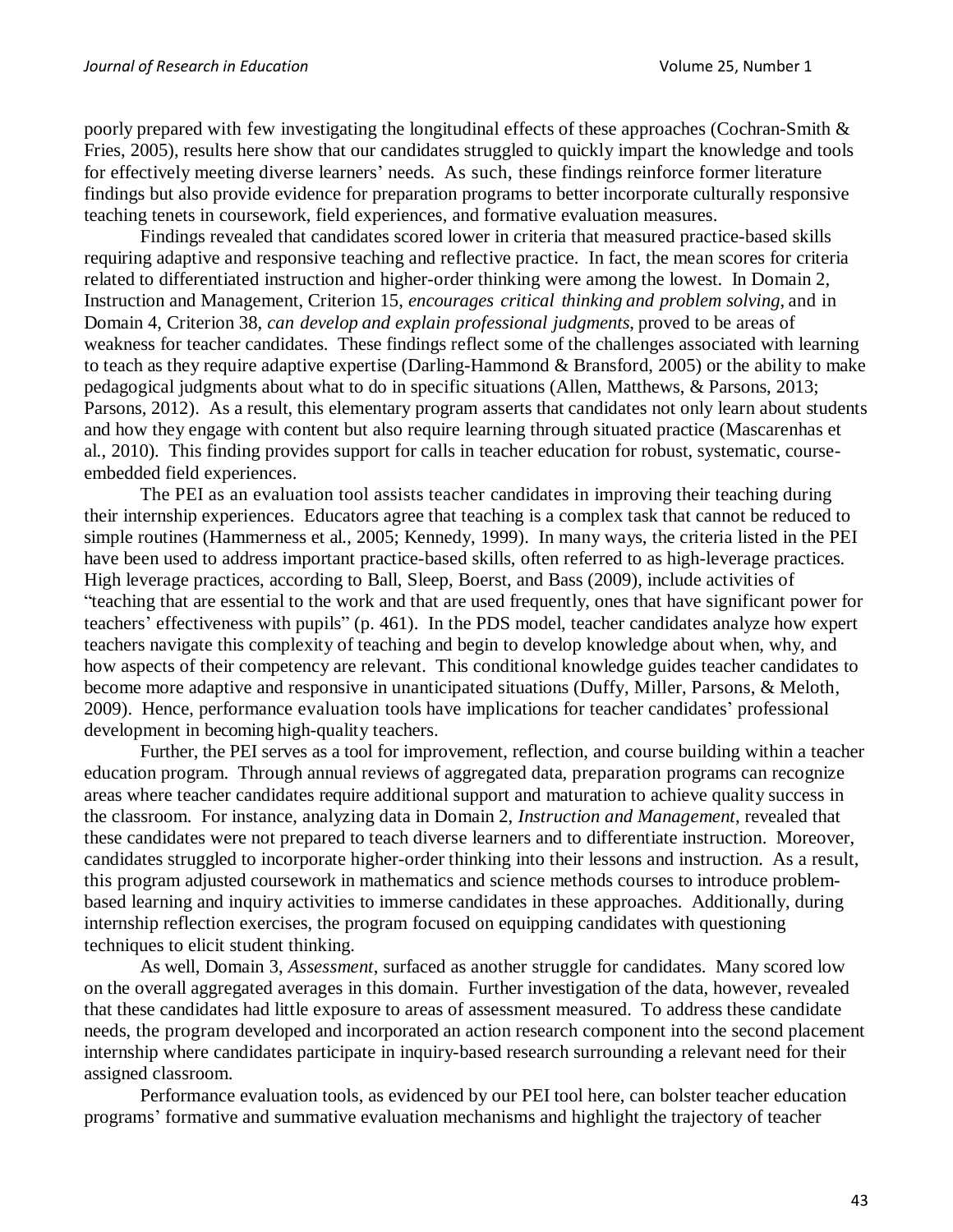candidates' knowledge, skills, and dispositions over time. As the PEI measure shows consistent results over time, future validation measures (such as an exploratory factor analysis) will examine the statistical soundness of the instrument. Nonetheless, by exploring the efficacy and results of the PEI, the tool currently serves not only to examine the growth and development of our candidates across expected skills and knowledge but also to facilitate programmatic development for purposes of enhancing teacher quality. In the future, performance evaluation instruments, such as the PEI, might be administered earlier and at multiple intervals to better inform teacher educators' understanding of candidates' professional development. In addition, strategies for incorporating evidence into the evaluation process should be considered. Finally, ongoing review and evaluation of the tool with all stakeholders is essential to maintain currency and relevancy.

#### **Conclusion**

This paper explored the relationship between how a performance evaluation tool informed our understanding of teacher candidates' development and how results were used to tailor specific program improvements to support candidates' instructional practices. Results documented how one elementary program used a performance evaluation tool grounded in a PDS framework to evaluate teacher candidates' professional development across four domains of practice as well as inform program improvement.

Stemming from results that candidates scored particularly low in areas related to diversity and culturally responsive teaching, the program revised coursework and field experiences to bolster candidate awareness of culturally relevant pedagogical practices (Ladson-Billings, 1995). Specifically, to increase sociocultural consciousness, the program incorporated teacher candidates' reflection and simulated activities centered on challenging their own views, biases, and perceptions of culture, and facilitated discussions about families, including participation in a home visit assignment, all of which informed how these sociocultural attributes influence teaching, student development, and student learning.

Additionally, with candidates scoring lower in the criteria that measured practice-based skills requiring adaptive and responsive teaching and reflective practice, the program focused on instructional practices that would help teacher candidates engage in productive discussions during problem solving in teaching mathematics. The mathematics education faculty incorporated the five practices for orchestrating mathematics discussions by Smith and Stein (2011) as part of the mathematics instruction. These five practices prepared candidates for enhanced opportunities for critical thinking and problem solving. Teacher candidates anticipated students' responses, problem solved with their colleagues prior to teaching a lesson, and reflected on their responses to students' thinking following their lessons.

Beyond program improvement, the PEI provided an opportunity for teacher candidates to selfassess their progress as beginning teachers, becoming autonomous and reflective in identifying their own maturation in practice, while receiving ongoing feedback from clinical faculty and university faculty on their teaching. Through this collaborative evaluation tool, this study introduces a nuanced approach to evaluating candidates and presents an evaluative tool that contributes to teacher education's current directions of research and practice for developing high-quality teachers.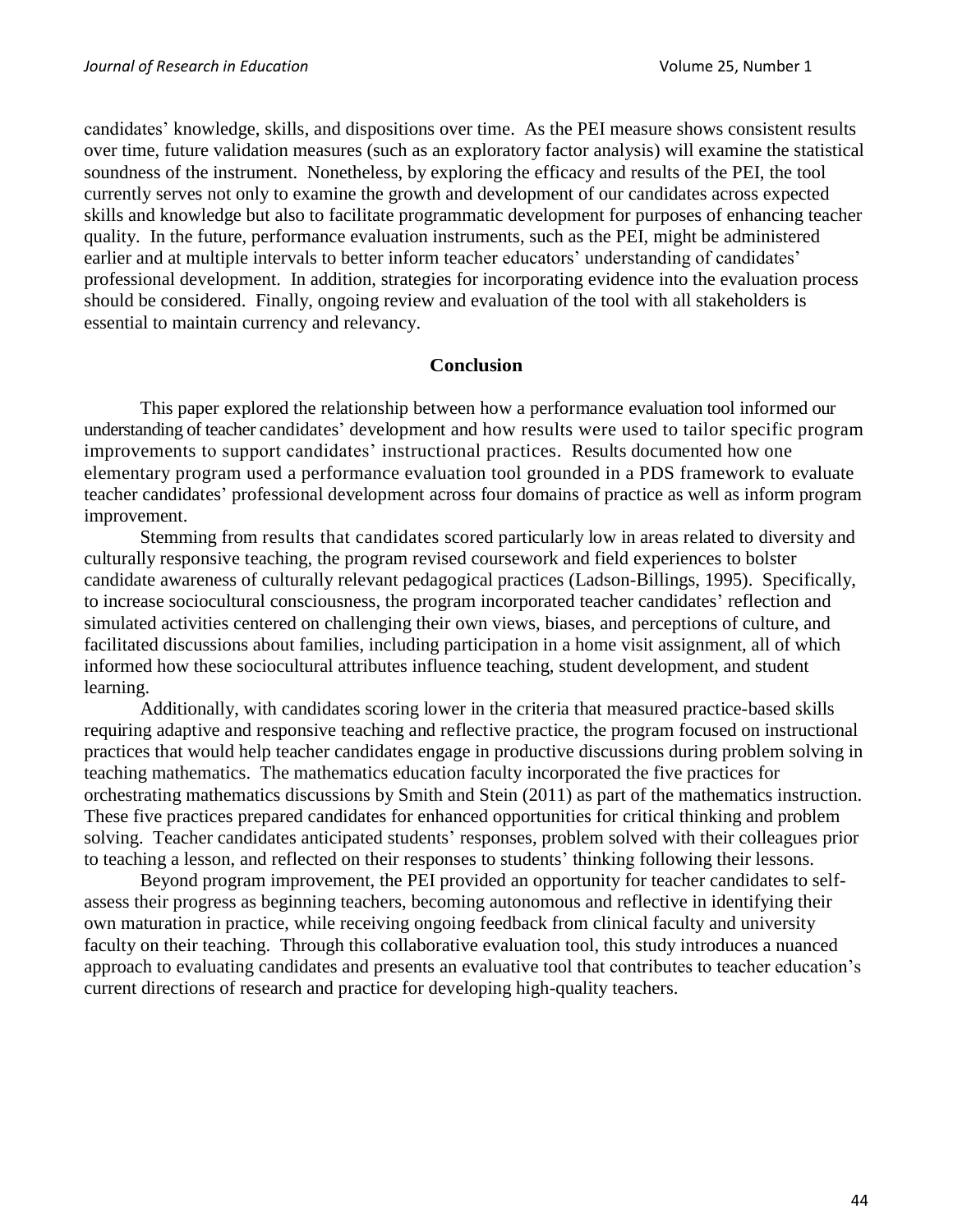### **References**

About EdTPA. (n.d.). Retrieved June 29, 2015, from<http://edtpa.aacte.org/about-edtpa>

- Allen, M., Matthews, C. E., & Parsons, S. A. (2013). A second-grade teacher's adaptive teaching during an integrated science-literacy unit. *Teaching and Teacher Education, 35*, 114-125. doi:10.1016/j.tate.2013.06.002
- Auerbach, C., La Porte, H. H., & Caputo, R. K. (2004). Statistical methods for estimates of interrater reliability. In Roberts, A.R. & Yeager, K.R. *Evidence Based Practice Manual: Research and Outcome Measures in Health and Human Services,* pp 444-448, New York, NY: Oxford University Press.
- Ball, D., Sleep, L., Boerst, T., & Bass, H. (2009). Combining the development of practice and the practice of development in teacher education. *Elementary School Journal, 109*, 458- 474. doi:10.1177/0022487109347321
- Castle, S., Fox, R. K., & Souder, K. O. (2006). Do professional development schools (PDSs) make a difference? A Comparative study of PDS and non-PDS teacher candidates. *Journal of Teacher Education, 57*, 65-80. doi:10.1177/0022487105284211
- Cochran-Smith, M., & Fries, K. (2005). Researching teacher education in changing times: Politics and paradigms. In M. Cochran-Smith & K. Zeichner (Eds.), *Studying teacher education* (pp. 69- 110). Mahwah, NJ: Erlbaum.
- Cohen, E., Hoz, R., & Kaplan, H. (2013). The practicum in preservice teacher education: A review of empirical studies. *Teaching Education, 24*, 345-380. doi:10.1080/10476210.2012.711815
- Crocker, L., & Algina, J. (1986). *Introduction to classical and modern test theory*. Orlando, FL: Holt, Rinehart, and Winston.
- Damore, S. J., Kapustka, K. M., & McDevitt, P. (2011). The urban professional development school network: Assessing the partnership's impact on initial teacher education. *The Teacher Educator, 46*, 182-207. doi:10.1080/08878730.2011.582929
- Darling-Hammond, L., & Bransford, J. (Eds.). (2005). *Preparing teachers for a changing world: What teachers should learn and be able to do*. San Francisco, CA: Jossey-Bass.
- Darling-Hammond, L., & Snyder, J. (2000). Authentic assessment of teaching in context. *Journal of Teacher Education, 16*, 523-545. doi:10.1016/S0742-051X(00)00015-9
- Duffy, G. G., Miller, S. D., Parsons, S. A., & Meloth, M. (2009). Teachers as metacognitive professionals. In D. J. Hacker, J. Dunlosky & A. C. Graesser (Eds.), *Handbook of metacognition in education* (pp. 240-256). Mahwah, NJ: Lawrence Erlbaum.
- Hammerness, K., Darling-Hammond, L., Grossman, P., Rust, F., & Shulman, L. (2005). The design of teacher education programs. In L. Darling-Hammond, & J. Bransford (Eds.), *Preparing teachers for a changing world: What teachers should learn and be able to do* (pp. 390-441). San Francisco, CA: Jossey-Bass.
- Hollins, E. R. (Ed.) (2015). *Rethinking field experiences in preservice teacher preparation: Meeting new challenges for accountability*. New York, NY: Routledge.
- Hollins, E. R., & Guzman, M. (2005). Research on preparing teachers for diverse populations. In M. Cochran-Smith & K. M. Zeichner (Eds.) *Studying teacher education* (pp. 477-549). Mahwah, NJ: Erlbaum.
- Holmes Group. (1990). *Tomorrow'sschools: Principles for the design of professional development schools*. East Lansing, MI: Holmes Group.
- Kennedy, M. (1999). The role of preservice teacher education. In L. Darling-Hammond & G. Sykes (Eds.), *Teaching as the learning profession: Handbook of policy and practice* (pp. 54-85). San Francisco, CA: Jossey Bass.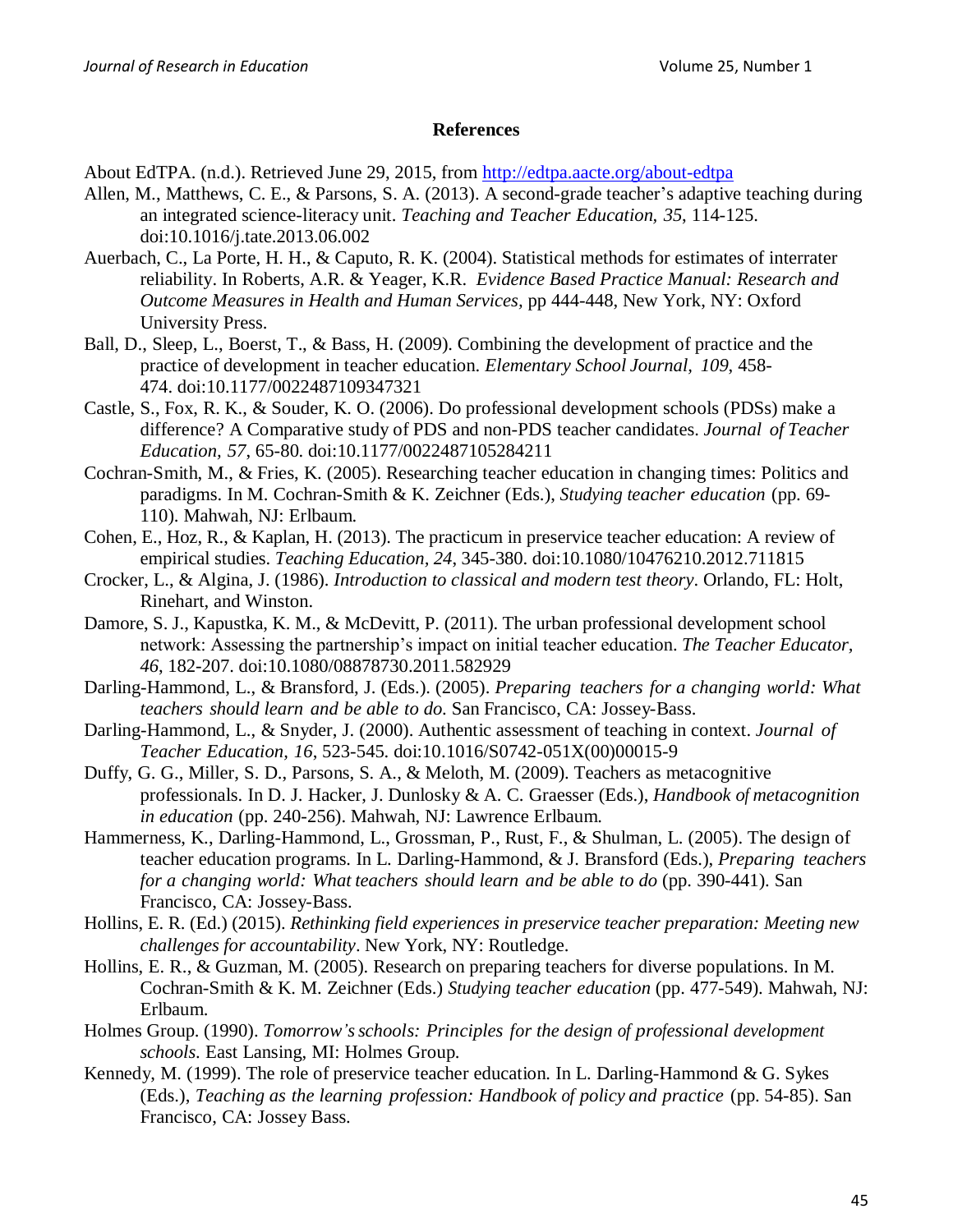- Ladson-Billing, G. (1995). But that's just good teaching! The case for culturally relevant pedagogy. *Theory into Practice, 34*(3), 159-165. doi:10.1080/00405849509543675
- Lampert, M., Franke, M. L., Kazemi, E., Ghousseini, H., Turrou, A. C., Beasley, H., & Crowe, K. (2013). Keeping it complex using rehearsals to support novice teacher learning of ambitious teaching. *Journal of Teacher Education, 64*, 226–243. doi:10.1177/0022487112473837
- Lakens, D. (2013). Calculating and reporting effect sizes to facilitate cumulative science: A practical primer for t-tests and ANOVAs. *Frontiers in Psychology*, *4 (863)*. 1-12. doi:10.3389/fpsyg.2013.00863
- Levine, T. R., & Hullett, C. R. (2002). Eta squared, partial eta squared, and misreporting of effect size in communication research. *Human Communication Research, 28*, 612-625. doi:10.1111/j.1468- 2958.2002.tb00828.x
- Lortie, D. (1975). *Schoolteacher: Asociological study*. Chicago, IL: University of Chicago.
- Margolis, J., & Doring, A. (2013). National assessments for student teachers: Documenting teaching readiness to the tipping point. *Action in Teacher Education, 35*, 272-285. doi:10.1080/01626620.2013.827602
- Mascarenhas, A., Parsons, S. A., & Burrowbridge, S. C. (2010). Preparing teachers for high- needs schools: A focus on thoughtfully adaptive teaching. *Bank Street Occasional Papers*, 25, 28-43.
- National Association of Professional Development Schools (NAPDS). (2008). *Policy statement on professional development schools*. Retrieved from<http://napds.org/>
- National Council for Accreditation of Teacher Education (NCATE). (2010). *Transforming teacher education through clinical practice: A National strategy to prepare effective teachers. Report of the Blue Ribbon Panel on Clinical Preparation and Partnerships for Improved Student Learning*. Washington, DC: Author.
- Neapolitan, J. E. (2011). *Taking stock of professional development schools: What's needed now*. New York, NY: Teachers College Press
- Parsons, S. A. (2012). Adaptive teaching in literacy instruction: Case studies of two teachers. *Journal of Literacy Research, 44*, 149-170. doi:10.1177/1086296X12440261
- Pecheone, R. L., & Chung, R. R. (2006). Evidence in teacher education: The Performance Assessment for California Teachers (PACT). *Journal of Teacher Education, 57*, 22-36. doi:10.1177/0022487105284045
- Ridley, D. S., Hurwitz, S., Hackett, M. R. D., & Miller, K. K. (2005). Comparing PDS and campusbased preservice teacher preparation. *Journal of Teacher Education, 56*, 46-56. doi:10.1177/0022487104272098
- Rubin, A., & Babbie, D. (2007). *Research methods for social work* (3rd ed.). Belmont, CA: Brooks/Cole.
- Sandholtz, J. H., & Shea, L. M. (2012). Predicting performance: A comparison of university supervisors' predictions and teacher candidates' scores on a teaching performance assessment. *Journal of Teacher Education, 63*, 39-50. doi:10.1177/0022487111421175
- Sandholtz, J. H., & Wasserman, K. (2001). Student and cooperating teachers: Contrasting experiences in teacher preparation programs. *Action in Teacher Education, 23*, 54-65. doi:10.1080/01626620.2001.10463075
- Sawchuck, S. (2013, December). Performance-based test for teachers rolls out. *Education Week, 33*(13), pp. 1, 22.
- Smith, M., & Stein, M. K. (2011). *Five practices for orchestrating productive mathematics discussions*. Thousand Oaks, CA: Corwin Press.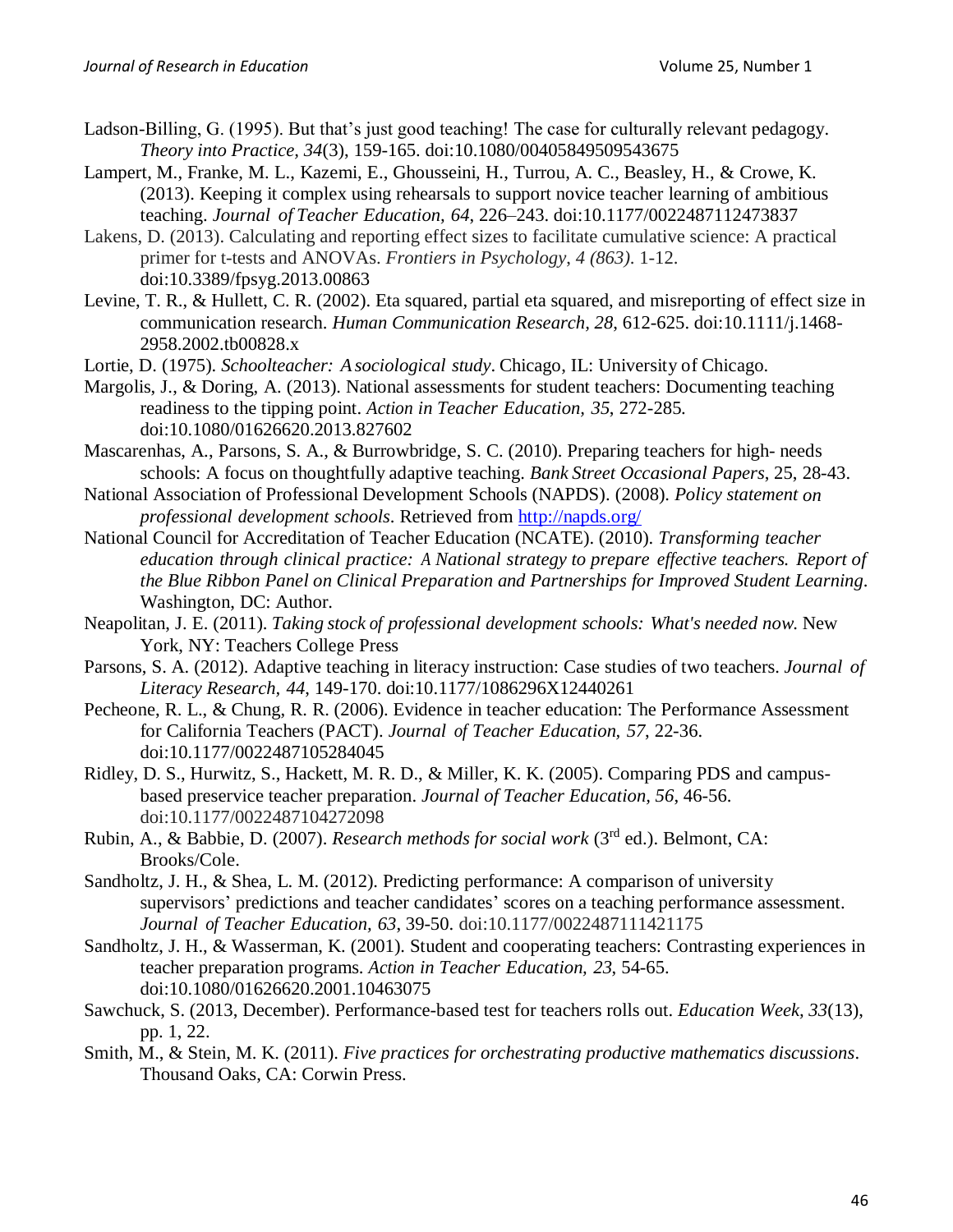- Uhlenbeck, A. M., Verloop, N., & Beijaard, D. (2002). Requirements for an assessment procedure for beginning teachers: Implications from recent theories on teaching and assessment. *Teachers College Record, 104*, 242-272. doi:10.1111/1467-9620.00162
- Zeichner, K. (2010). Rethinking the connections between courses and field experiences in universitybased teacher education. *Journal of Teacher Education, 61*, 89-99. doi:10.1177/0022487109347671
- Zumwalt, K., & Craig, E. (2008). Who is teaching? Does it matter? In M. Cochran-Smith, S. Feiman-Nemser, D. J. McIntyre, & K. E. Demers (Eds.), *Handbook of research on teacher education*  $(3<sup>rd</sup> Ed., pp. 404-423)$ . New York, NY: Routledge.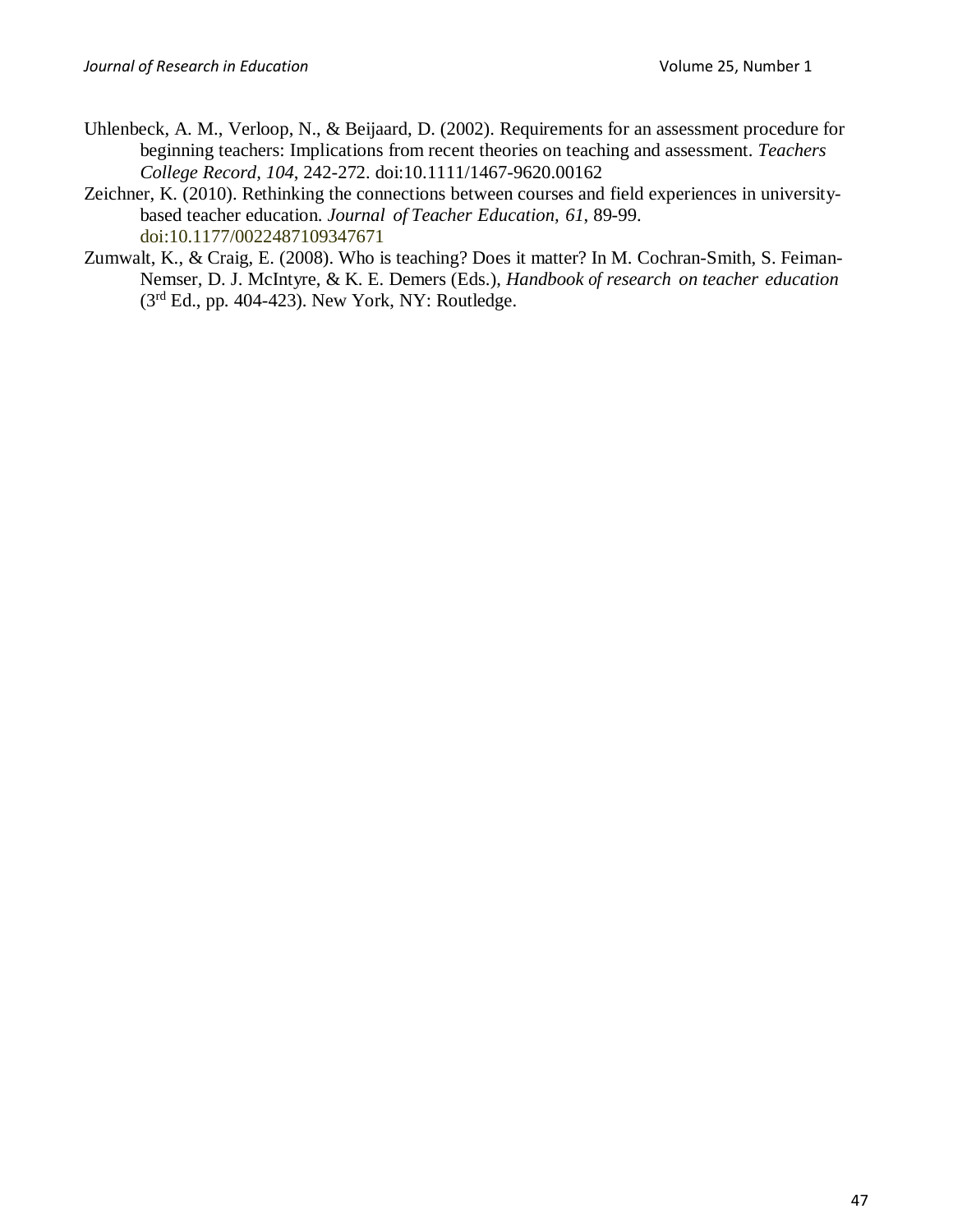*Description of program tracks*

| <b>Cohort</b>     | Semesters of<br><b>Academic</b><br><b>Coursework</b> | <b>Hours of Field Work</b>                                   | <b>Internship Type</b>                                           |
|-------------------|------------------------------------------------------|--------------------------------------------------------------|------------------------------------------------------------------|
| Year-Long         | 6                                                    | 15-30 (first 4 semesters)                                    | 2 semester-long placements<br>$(1$ upper and 1 lower grade)      |
| Semester-<br>Long | 7                                                    | 15-30 (first 6 semesters)                                    | 1 semester; 2 8-week placements<br>$(1$ upper and 1 lower grade) |
| Intensive         | 5                                                    | 15-30 (first 3 semesters)<br>3 days/week (in $4th$ semester) | 1 semester; 2 8-week placements<br>$(1$ upper and 1 lower grade) |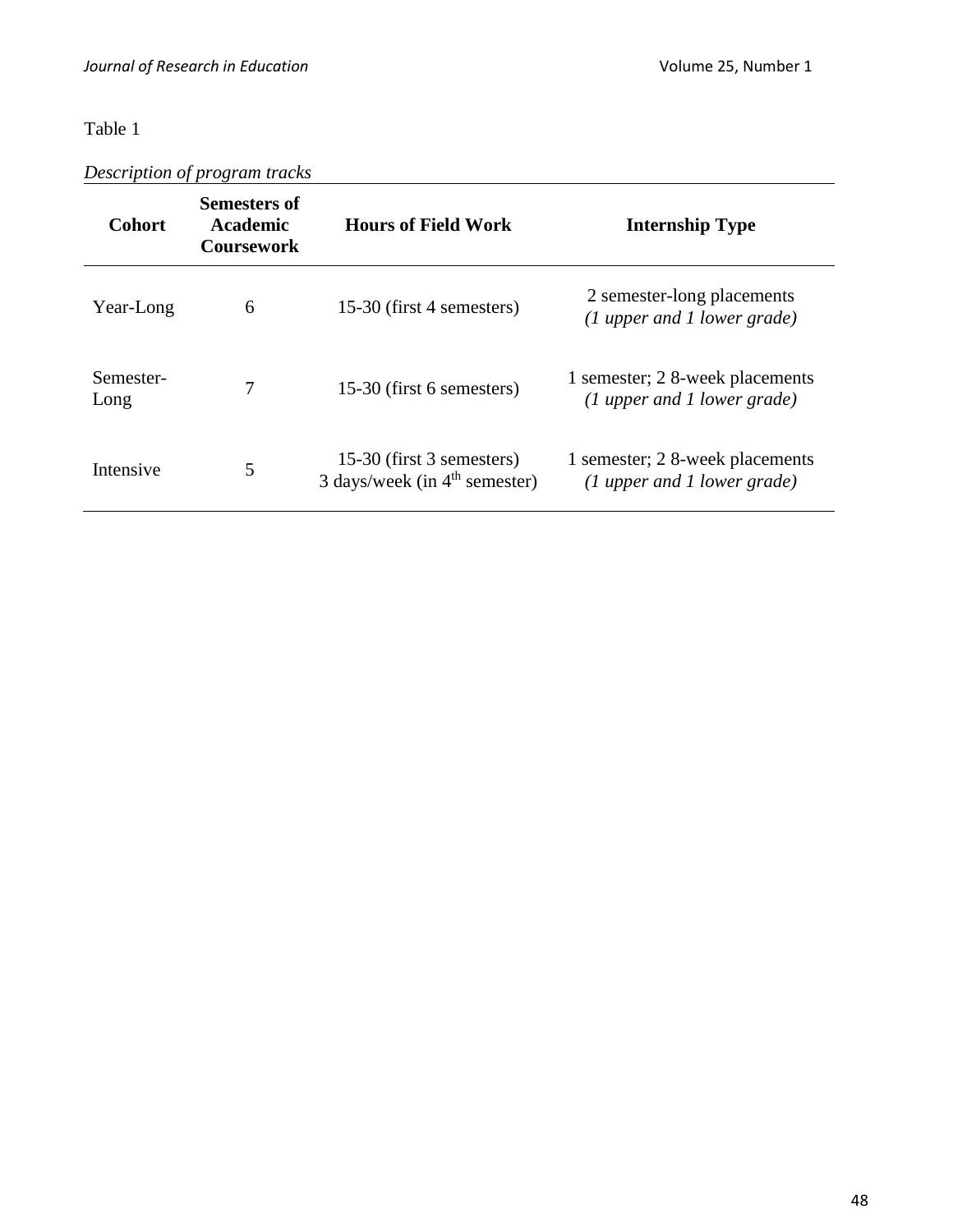*Lowest mean scores for each PEI domain*

| Criterion    | Mean |
|--------------|------|
| Domain One   |      |
| Criterion 4  | 2.98 |
| Criterion 5  | 2.90 |
| Criterion 6  | 2.85 |
| Domain Two   |      |
| Criterion 12 | 2.98 |
| Criterion 15 | 2.99 |
| Criterion 21 | 2.93 |
| Criterion 22 | 2.88 |
| Criterion 24 | 2.95 |
| Domain Three |      |
| Criterion 27 | 2.88 |
| Criterion 30 | 2.89 |
| Criterion 25 | 2.87 |
| Criterion 32 | 2.77 |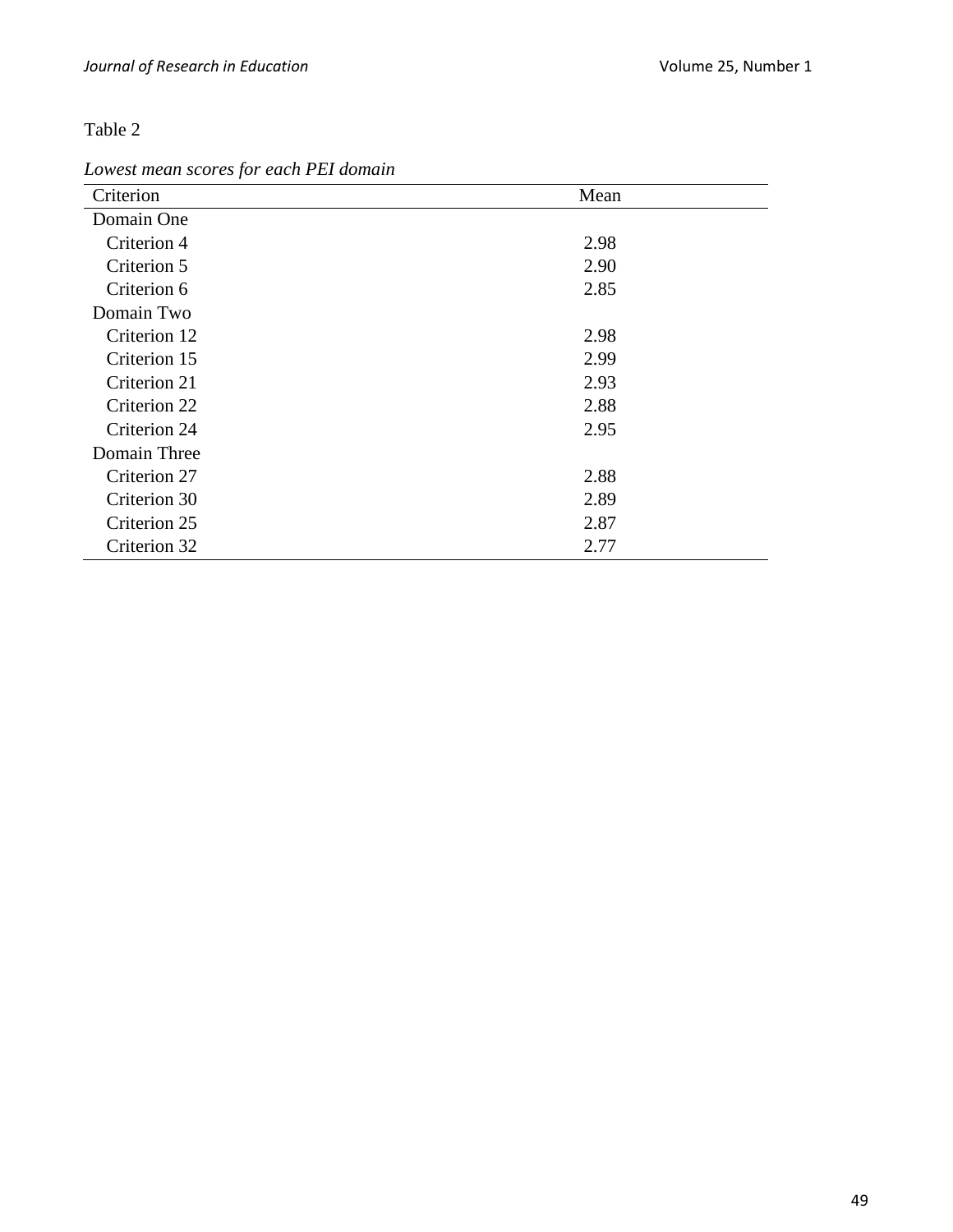| Criterion      | F Value | Sig.      | Effect Size $(\eta^2)$ |
|----------------|---------|-----------|------------------------|
| $\overline{2}$ | 7.80    | $.001**$  | .13                    |
| 3              | 6.38    | $.002**$  | .11                    |
| $\overline{4}$ | 3.45    | $.04*$    | .06                    |
| 5              | 3.19    | $.04*$    | .06                    |
| 8              | 3.82    | $.03*$    | .07                    |
| 11             | 3.39    | $.04*$    | .06                    |
| 13             | 8.10    | $.001**$  | .14                    |
| 15             | 5.29    | $.007**$  | .09                    |
| 17             | 8.94    | $.000***$ | .15                    |
| 25             | 5.01    | $.008**$  | .09                    |
| 26             | 4.59    | $.01*$    | .08                    |
| 27             | 3.97    | $.02*$    | .07                    |
| 29             | 3.12    | $.04*$    | .06                    |
| 30             | 3.15    | $.04*$    | .06                    |
| 32             | 5.46    | $.006**$  | .10                    |
| Overall        | 3.33    | $.04*$    | .06                    |

*F Values, Significance, and Effect Size (η<sup>2</sup> ) for Statistically Significant Criterion*

*Note.* Sig. = Significance. \* =  $p$ <.05. \*\* =  $p$ <.01. \*\*\* =  $p$ <.001.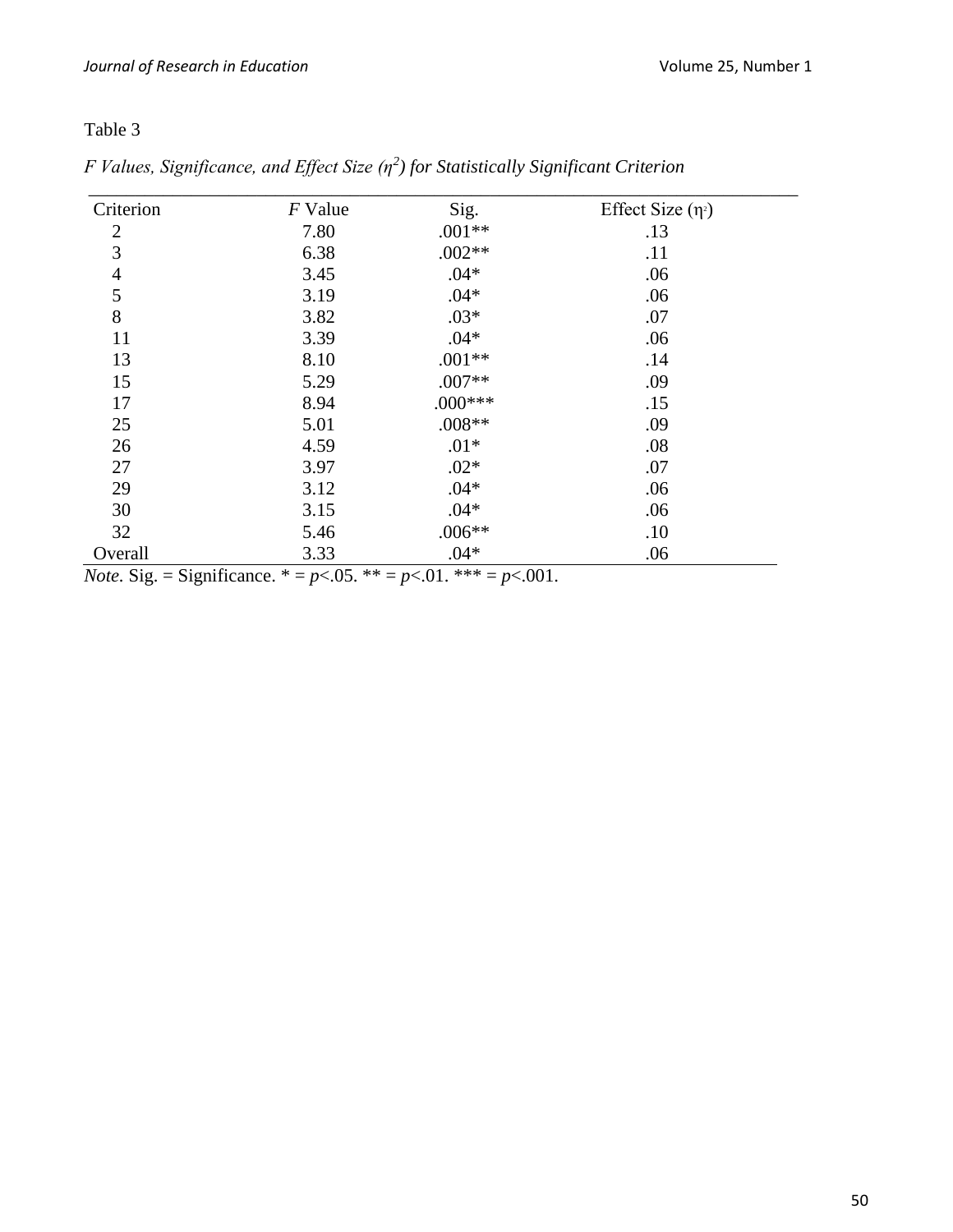*One-way ANOVA of Differences of Cohorts by Evaluation Criterion on Midterm Evaluation*

| Dependent Variable                                      | Group     | Group                                   | Mean Diff. | Sign.    |
|---------------------------------------------------------|-----------|-----------------------------------------|------------|----------|
| Criteria                                                | (I)       | $\mathrm{J}$                            | $(I-J)$    |          |
| C2: Develops unit and lesson plans to meet the          | YL        | IN                                      | $-.61$     | $.001**$ |
| developmental and academic needs of diverse learners    |           | <b>SL</b>                               | $-.66$     | $.002**$ |
| C3: Plans a sequence of engaging activities, focused    | YL        | $\ensuremath{\text{IN}}$                | $-.61$     | $.001**$ |
| on achievement of the instructional objective(s)        |           | <b>SL</b>                               | $-.58$     | $.005**$ |
| C4: Selects learning experiences, technology, and       | YL        | ${\rm IN}$                              | $-42$      | $.014*$  |
| materials to acc. different styles/levels of learning   |           | <b>SL</b>                               | $-0.44$    | $.022*$  |
| C5: Relates activities to students' culture, interests, | YL        | IN                                      | .16        | .057     |
| knowledge, and experiences.                             |           | <b>SL</b>                               | $-41$      | $.043*$  |
| C8: Plans for using various methods to assess           | YL        | IN                                      | $-47$      | $.017*$  |
| students' learning.                                     |           | <b>SL</b>                               | $-46$      | $.044*$  |
| C10: Uses a variety of teaching methods,                | YL        | $\ensuremath{\text{IN}}$                | $-.38$     | $.047*$  |
| techniques, and strategies.                             |           | <b>SL</b>                               | $-.37$     | .100     |
| C13: Provides opportunities for learners to             | YL        | $\ensuremath{\text{IN}}$                | $-.55$     | $.001**$ |
| participate actively and successfully at diff. levels.  |           | <b>SL</b>                               | $-.58$     | $.001**$ |
| C14: Provides opportunities for learners to work        | YL        | $\ensuremath{\text{IN}}$                | $-.36$     | $.037*$  |
| independently and in cooperative groups.                |           | <b>SL</b>                               | $-.40$     | $.042*$  |
| C15: Encourages critical thinking and problem           | YL        | IN                                      | $-.52$     | $.007**$ |
| solving.                                                |           | <b>SL</b>                               | $-.53$     | $.015*$  |
| C17: Motivates students through interesting and         | <b>YL</b> | IN                                      | $-.62$     | $.001**$ |
| challenging activities.                                 |           | <b>SL</b>                               | $-.64$     | $.002**$ |
| C18. Communicates high expectations while               | YL        | IN                                      | $-.39$     | $.046*$  |
| respective ind. differences and cultural diversity.     |           | <b>SL</b>                               | $-.45$     | $.037*$  |
| C25: Uses assessment that matches the                   | YL        | IN                                      | $-43$      | $.008**$ |
| objective.                                              |           | <b>SL</b>                               | $-.45$     | $.012*$  |
| C26: Uses assessment to inform future                   | YL        | $\ensuremath{\mathop{\rm IN}\nolimits}$ | $-.52$     | .009**   |
| instruction.                                            |           | <b>SL</b>                               | $-43$      | .062     |
| C27: Adapts pacing, methods, and materials using        | YL        | $\ensuremath{\text{IN}}$                | $-0.49$    | $.008**$ |
| feedback from students.                                 |           | <b>SL</b>                               | $-.43$     | $.047*$  |
| C29: Assesses for understanding and mastery through     | YL        | $\ensuremath{\text{IN}}$                | $-.39$     | $.031*$  |
| evaluation of student's work.                           |           | <b>SL</b>                               | $-.41$     | $.043*$  |
| C32: Gathers, organizes, and analyzes student data      | YL        | ${\rm IN}$                              | $-.53$     | $.005**$ |
| to communicate progress to others.                      |           | <b>SL</b>                               | $-.53$     | $.012*$  |
| <b>FINAL</b>                                            | <b>YL</b> | IN                                      | $-.33$     | $.023*$  |
|                                                         |           | <b>SL</b>                               | $-.32$     | .061     |

*Note*. YL = Year Long. SL = Semester Long. IN = Intensive. Sig. = Significance. Ind. = Individual. \*.  $= p < .05$ .

 $*$ \*\*. = $p$ <.01.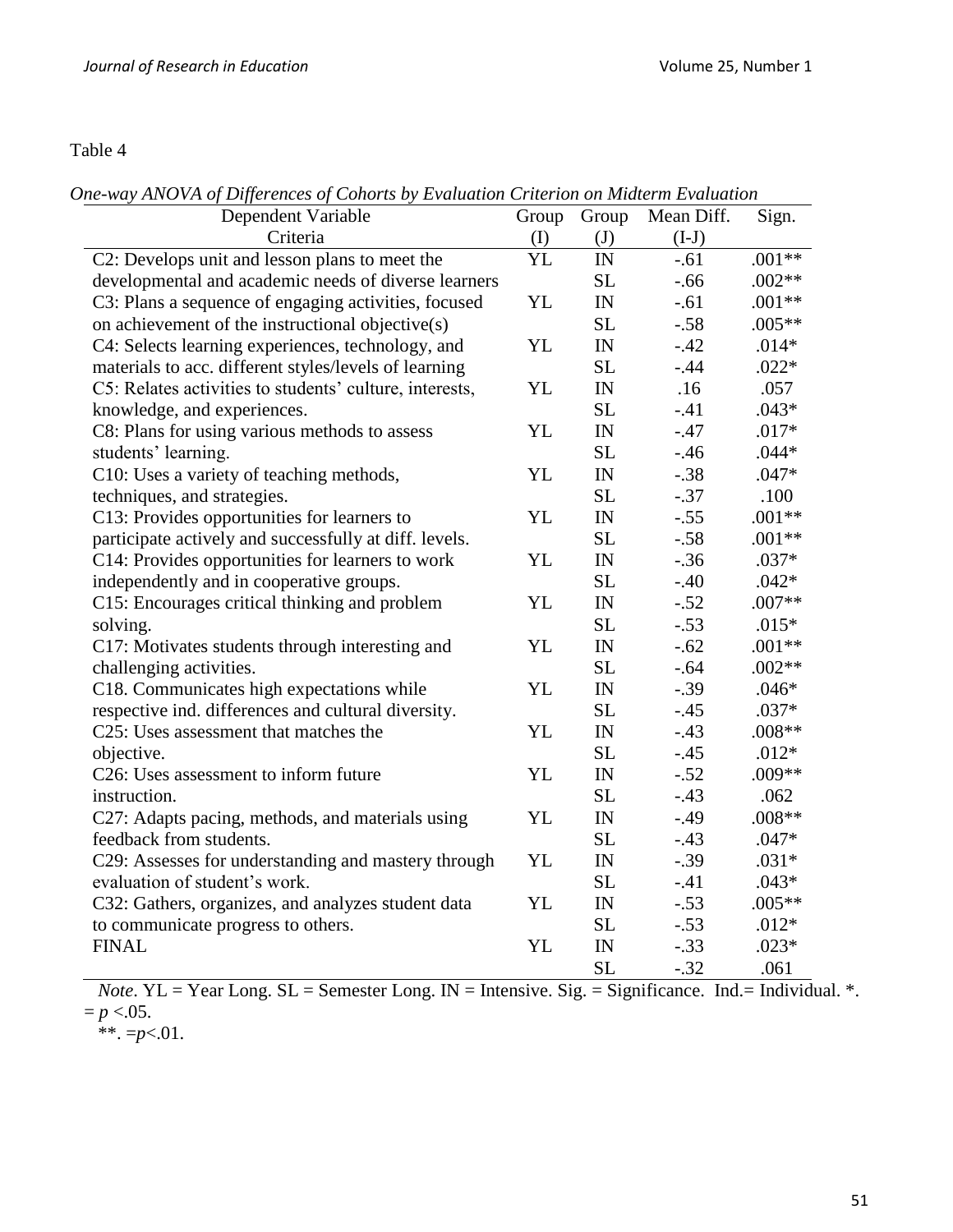## **Appendix**

## **Profile for Evaluation of Intern**

| Intern:                           | <b>Spring</b>       | Fall |    |        |
|-----------------------------------|---------------------|------|----|--------|
| <b>School:</b>                    | <b>Grade Level:</b> |      |    |        |
| <b>Evaluator:</b>                 | nr                  |      | or | Intern |
| <b>Recommended Interim Grade:</b> | or Final Grade:     |      |    |        |

This assessment of the intern's performance is to be completed by the clinical faculty/cooperating teacher, the university facilitator and the intern. The items reflect the important standards and competencies expected of professional educators, and the rating scale reflects their movement toward achieving proficiency over the course of the internship. This form may be used to record the interim AND final ratings.

- A rating of 3 indicates that the Intern has achieved consistent proficiency in a particular skill or disposition. An average of 3 or higher across all areas (Grand Average) represents a passing grade.
- Ratings of 1 or 2 indicate skills that require scaffolding and support on the part of the CF and UF in order for the Intern to develop the appropriate level of expertise. Please include comments that indicate a plan to address these skills and dispositions.
- Ratings of 4 or 5 suggest that the Intern's performance regarding a skill or disposition is exceptional. These ratings should be reserved for documentable excellence. Please include comments that indicate the ways in which the Intern has exceeded expectations.
- The interim or final grade is based on this profile, but may not be numerically correlated.
- Graduate Grading Scale: S=Satisfactory; NC=No Credit; IP=In Progress

## **Performance Rating Scale:**

|     |     | Performance is of notable excellence.                          |
|-----|-----|----------------------------------------------------------------|
|     | $=$ | Performance often goes beyond expectations.                    |
|     |     | Performance is consistently proficient.                        |
|     | $=$ | Performance needs some improvement.                            |
|     | $=$ | Performance needs significant improvement.                     |
| NR. |     | Performance on this item was not rated during this evaluation. |

### **Summary of Scores:**

| <b>Interim</b>                    | <b>Final</b>                      |
|-----------------------------------|-----------------------------------|
| Preparation & Planning            | Preparation & Planning            |
| <b>Instruction and Management</b> | <b>Instruction and Management</b> |
| Assessment                        | Assessment                        |
| Professional Development          | <b>Professional Development</b>   |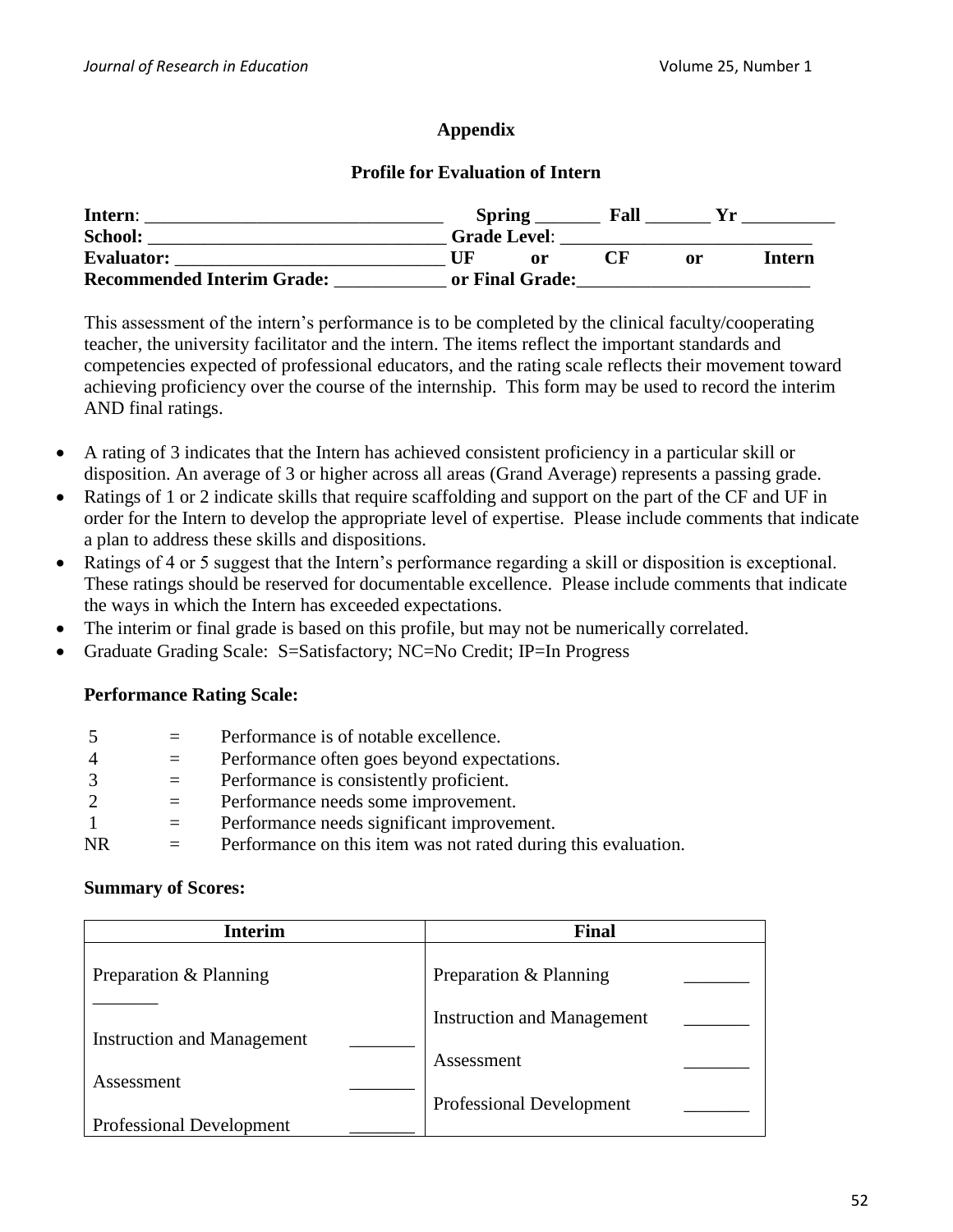|                           | Grand Average (average of scores) |
|---------------------------|-----------------------------------|
| Grand Average (average of |                                   |
| scores)                   |                                   |
|                           |                                   |
|                           |                                   |

| <b>I. Preparation and Planning</b>                                | <b>Interim</b> | Final |
|-------------------------------------------------------------------|----------------|-------|
| 1. Uses curriculum guidelines and learning standards during       |                |       |
| planning to meet the needs of learners.                           |                |       |
| 2. Develops unit and lesson plans to meet the developmental       |                |       |
| and academic needs of diverse learners.                           |                |       |
| 3. Plans a sequence of engaging activities, which are focused     |                |       |
| on achievement of the instructional objective(s).                 |                |       |
| 4. Selects learning experiences, technology and materials to      |                |       |
| accommodate different styles and levels of learning.              |                |       |
| 5. Relates activities to students' culture, interests, knowledge, |                |       |
| and experiences.                                                  |                |       |
| 6. Integrates materials and activities that are sensitive to      |                |       |
| culture, disabilities and gender.                                 |                |       |
| 7. Gathers, creates and organizes materials and equipment in      |                |       |
| advance.                                                          |                |       |
| 8. Plans for using various methods to assess students' learning.  |                |       |
|                                                                   |                |       |
| 9. Collaborates with other teachers and specialists in planning.  |                |       |
|                                                                   |                |       |

## **Preparation and Planning**

**Average Rating (to 2 decimal places) \_\_\_\_\_\_\_\_**

**Interim Comments:**

**Final Comments:**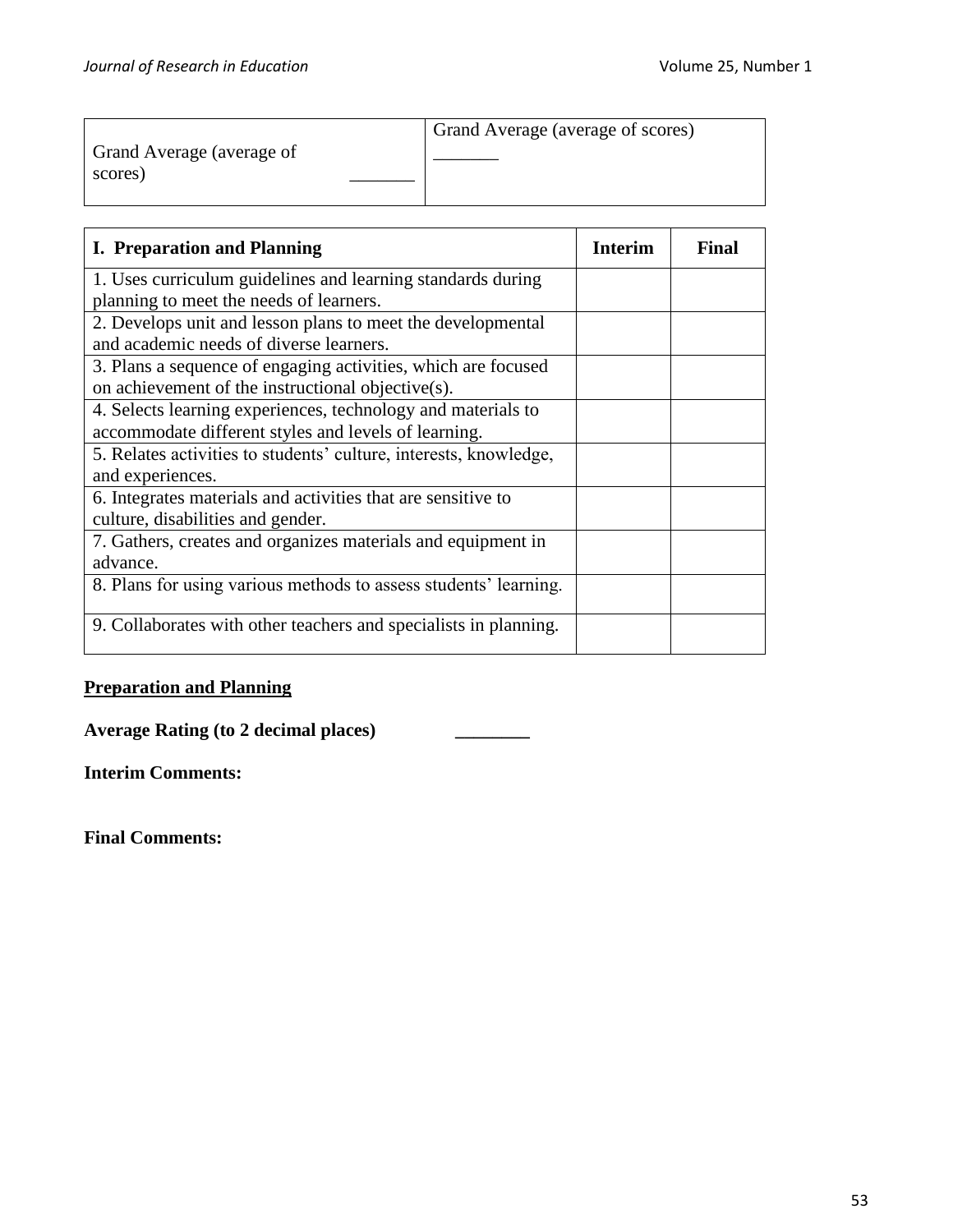| <b>II.</b> Instruction and Management                                                                                | <b>Interim</b> | <b>Final</b> |
|----------------------------------------------------------------------------------------------------------------------|----------------|--------------|
| 10. Uses a variety of teaching methods, techniques and<br>strategies.                                                |                |              |
| 11. Consistently presents accurate content.                                                                          |                |              |
| 12. Consistently provides clear instruction                                                                          |                |              |
| 13. Provides opportunities for learners to participate actively<br>and successfully at different levels.             |                |              |
| 14. Provides opportunities for learners to work independently<br>and in cooperative groups.                          |                |              |
| 15. Encourages critical thinking and problem solving.                                                                |                |              |
| 16. Appropriately uses a variety of materials, technology and<br>other media to achieve instructional objectives.    |                |              |
| 17. Motivates students through interesting and challenging<br>activities.                                            |                |              |
| 18. Communicates high expectations while respecting<br>individual differences and cultural diversity.                |                |              |
| 19. Creates and/or uses established routines to provide an<br>orderly and supportive environment.                    |                |              |
| 20. Demonstrates courtesy and caring in relationships with<br>students.                                              |                |              |
| 21. Manages time, space and materials to keep students<br>productively involved in learning.                         |                |              |
| 22. Demonstrates ability to manage $2/$ + classroom activities<br>simultaneously, with evidence of attention to each |                |              |
| 23. Works toward developing a positive classroom community.                                                          |                |              |
| 24. Handles disruptive or destructive behavior firmly and fairly.                                                    |                |              |

## **Instruction and Management**

**Average Rating (to 2 decimal places) \_\_\_\_\_\_\_\_\_\_\_\_**

**Interim Comments:**

**Final Comments:**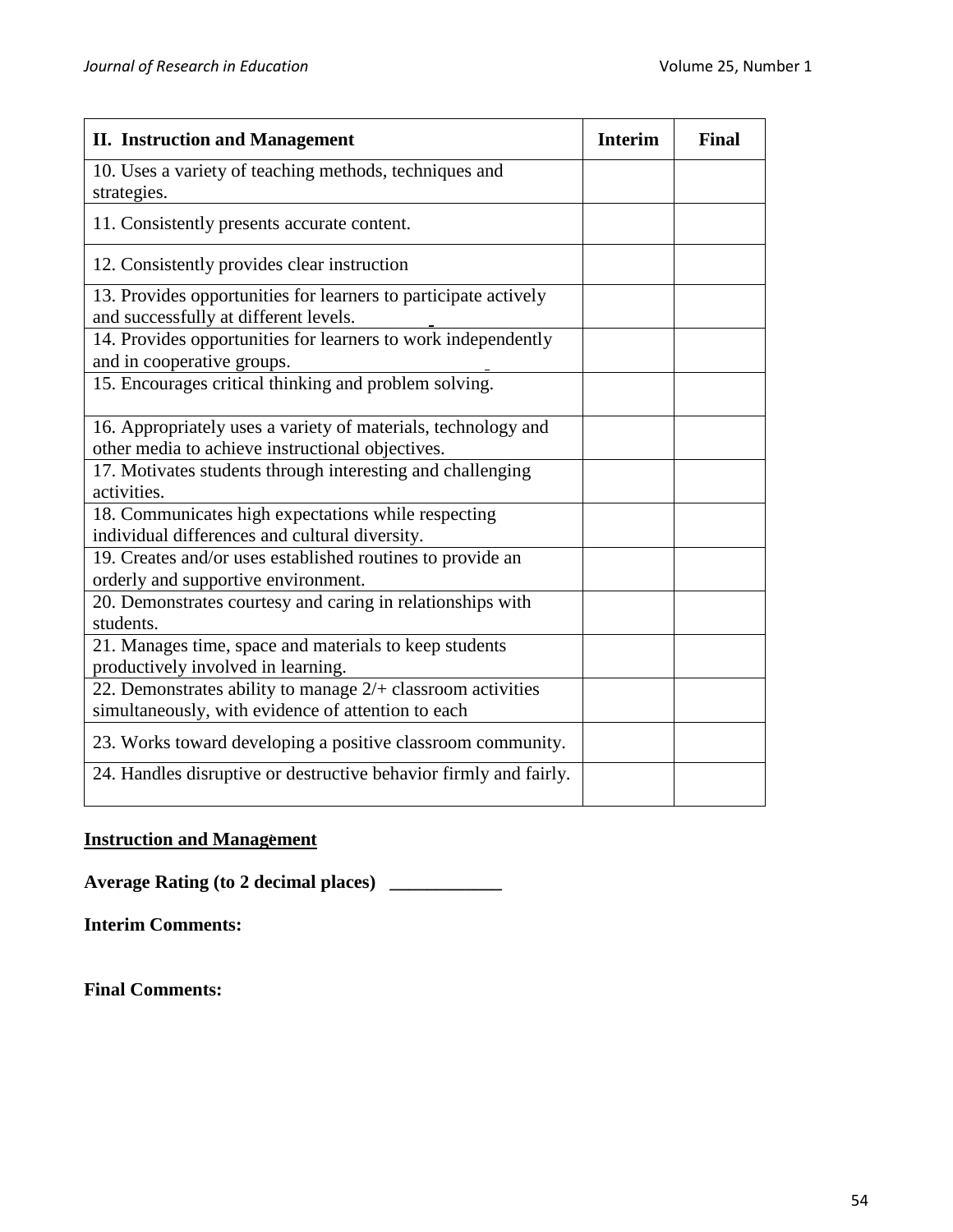| <b>III.</b> Assessment                                                                      | <b>Interim</b> | Final |
|---------------------------------------------------------------------------------------------|----------------|-------|
| 25. Uses Assessment that matches the objective                                              |                |       |
| 26. Uses assessment to inform future instruction.                                           |                |       |
| 27. Adapts pacing, methods and materials using feedback from<br>students                    |                |       |
| 28. Assesses for understanding and mastery through<br>observation of students' performance. |                |       |
| 29. Assesses for understanding and mastery through evaluation<br>of students' work.         |                |       |
| 30. Keeps records of students' progress and problems.                                       |                |       |
| 31. Communicates with students to inform them of their<br>progress.                         |                |       |
| 32. Gathers, organizes, and analyzes student data to<br>communicate progress to others.     |                |       |

## **Assessment**

**Average Rating (to 2 decimal places)**

**Interim Comments:**

**Final Comments:** 

 $\bullet$